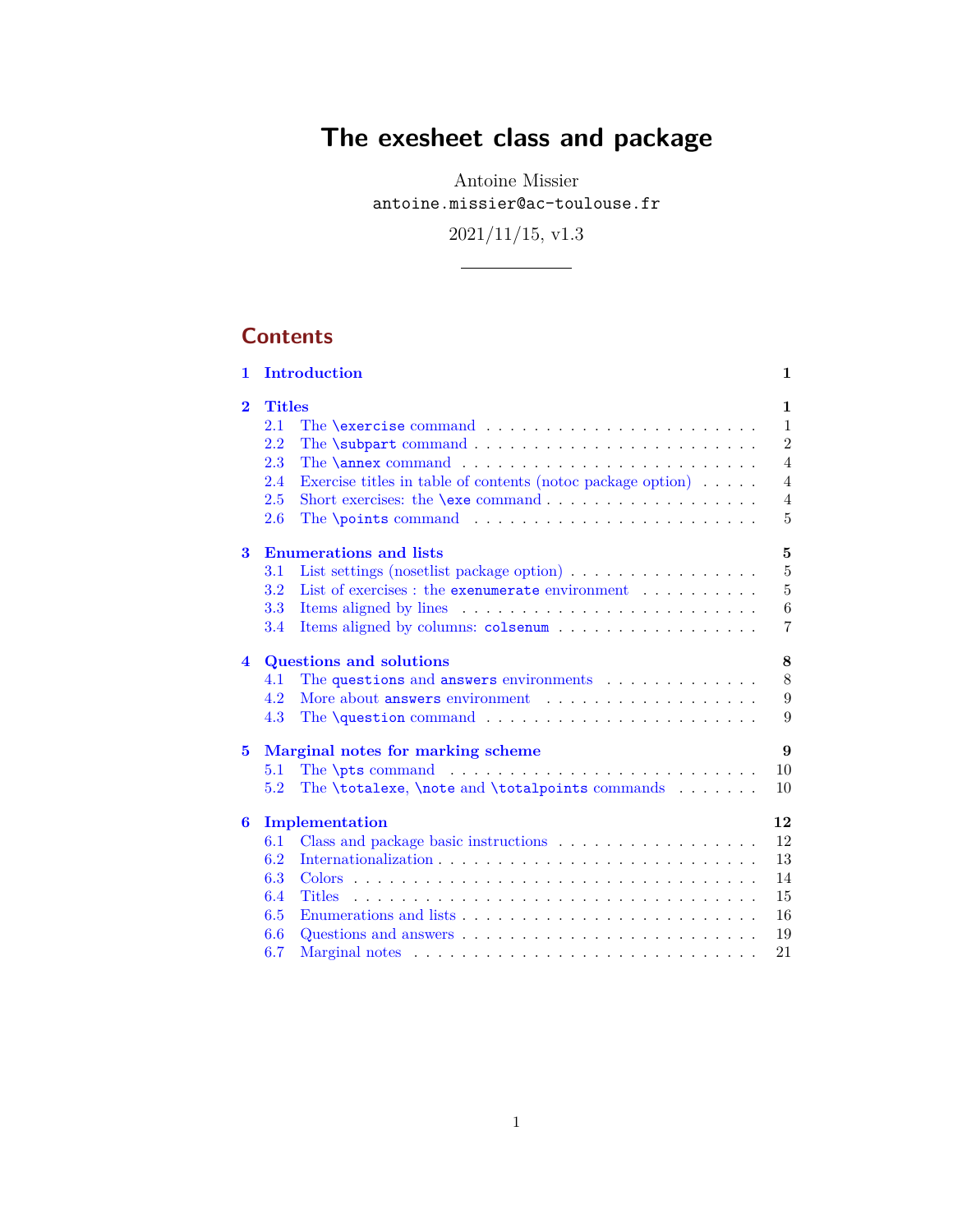# <span id="page-1-0"></span>**1 Introduction**

The exesheet *package* is used for typesetting exercise or exam sheets. In addition, the exesheet *class* loads the schooldocs package. This one makes adjustments for margins and title and defines various layout styles with particular header and footer, appropriate for exercise sheets (among others). See the schooldocs documentation for more details. The exesheet *class* is based on article and has the same options.

Many other packages are dedicated to exercise sheets. Most propose to encapsulate each exercise in an environment while exesheet begins each exercise with the \exercise command, which works like a subsection (with same features) and is suitable for documents consisting exclusively of exercises. The package provides also alternative formatting, more relevant for short exercises.

Another specificity of the exesheet package is specific settings for enumeration lists, different from L<sup>A</sup>TEX standard settings, useful for the numbering of questions or answers inside an exercise.

Other packages provide often more or less elaborate mechanisms to manage the placement of answers. exesheet has no such ambitions: for all exercises of the sheet, we can display subject only, answer only or both, but always at the place they are inserted in the source file. On the other hand this choice may be very flexible: we can do a correct version for all exercises together, or a correct version per exercise, per part (subpart of exercise), per question, per sub-question.

Finally the original functionality of this package is the display of a detailed marking scheme, with optional explanations, in the margin of exercise answers.

There are two possible options: notoc (see [2.4\)](#page-3-1) and nosetlist (see [3.1\)](#page-4-2).

In the current document, a frame is used to highlight examples beside the rest of the documentation.

# <span id="page-1-2"></span><span id="page-1-1"></span>**2 Titles**

# **2.1 The \exercise command**

 $\text{Exercise 1:}$  Each exercise begins with the  $\text{Exercise}[\text{opt}]$  command. This command typesets **Exercise**, as a document subsection, followed by automatic numbering, unique for the whole document. The optional parameter  $\langle opt \rangle$  is used to put additional text on the same title line, for example to precise a subject or a marking scheme. \exercise[ (to begin)] yields:

#### **Exercise 1 (to begin)**

Try to use this first command now, it's easy.

\hrulefill can be put in the optional argument to produce an horizontal rule. To bring additional text closer to the exercise number, we can use the \unskip command which eliminates preceding space, see the following example, obtained with \exercise[\unskip : calculation\ \hrulefill]: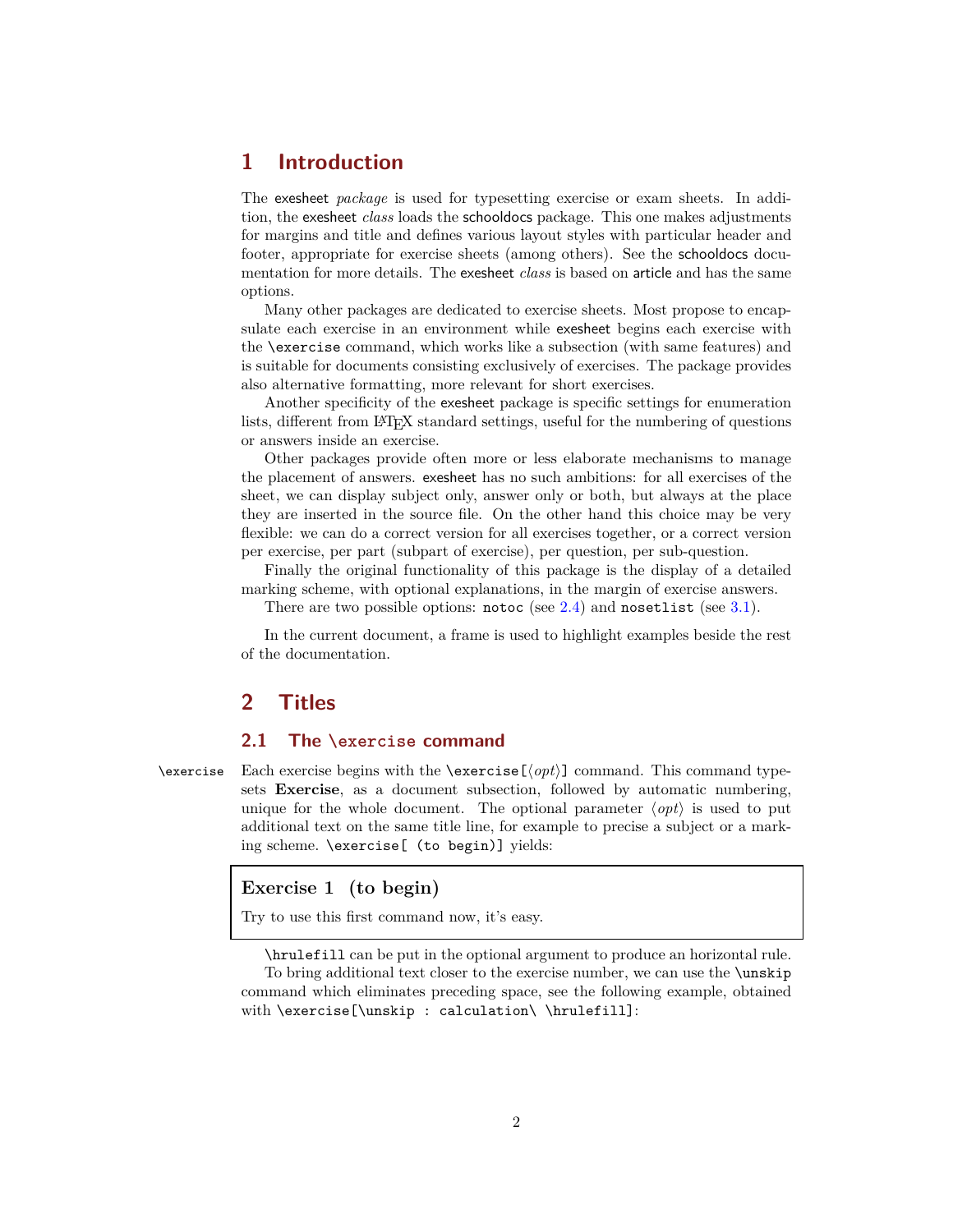|                     | Exercise 2: calculation                                                                                                                                                                                                                                                                                               |
|---------------------|-----------------------------------------------------------------------------------------------------------------------------------------------------------------------------------------------------------------------------------------------------------------------------------------------------------------------|
|                     | Calculate $1 + 1$ .                                                                                                                                                                                                                                                                                                   |
| \exercisename       | The word <i>Exercise</i> has automatic translation in a few languages <sup>1</sup> accord-<br>ing to the loaded language (by babel or polyglossia). It can be redefined, with<br>\renewcommand, or else we can use macros from the translations package (allowing<br>dynamic language change), e.g. (in the preamble) |
| \labelexercise      | \DeclareTranslation{Swedish}{exesheet-exercise}{\"Ovning}}.<br>This command calls <i>sexercisename</i> following by the exercise number. It<br>can be redefined. For example, to add a period after the exercise number:                                                                                              |
|                     | \renewcommand{\labelexercise}{\exercisename~\theexercise.}                                                                                                                                                                                                                                                            |
| \theexercise        | To change only the numbering type, redefine the <i>\theexercise</i> command,<br>based on the exercise counter.                                                                                                                                                                                                        |
| \labelexercisestyle | This macro (which is empty by default) allows to define a particular style<br>for exercise titles. In the present document, we defined in the preamble:<br>\renewcommand{\labelexercisestyle}{\rmfamily\color{black}} <sup>2</sup> .                                                                                  |
| \exercise*          | The starred version $\text{exercises}(\{opt\} \{\{label\}\}$ allows to choose another<br>(label) for a particular exercise and removes the numbering. For instance:<br>\exercise*[(Fermat theorem)]{Problem} yields:                                                                                                  |
|                     |                                                                                                                                                                                                                                                                                                                       |

# **Problem (Fermat theorem)**

Prove that there are no positive integers  $x, y, z$  such that  $x^n + y^n = z^n$  for any integer *n* greater than 2.

# <span id="page-2-0"></span>**2.2 The \subpart command**

 $\sup_{\partial f}$  An exercise may contain several parts that we obtain with the  $\sub{opt}$ command, typeset like a sub-subsection.

# **Exercise 3**

#### **Part A (preliminary)**

First of all, prepare your cup of tea.

#### **Part B**

Now you are ready to make the current exercise.

\thesubpart By default, the subpart numbering uses letters : A, B, C, etc. This numbering type can be redefined with the \thesubpart command based on the subpart counter, for instance \renewcommand\thesubpart{\arabic{subpart}}.

<span id="page-2-1"></span><sup>&</sup>lt;sup>1</sup>Translation is currently integrated into the package for the following languages: French, German, Spanish, Italian, Portuges.

<span id="page-2-2"></span><sup>2</sup> In the present document, to highlight real sections and subsections titles, their color and font have been modified with the \allsectionsfont macro from the sectsty package.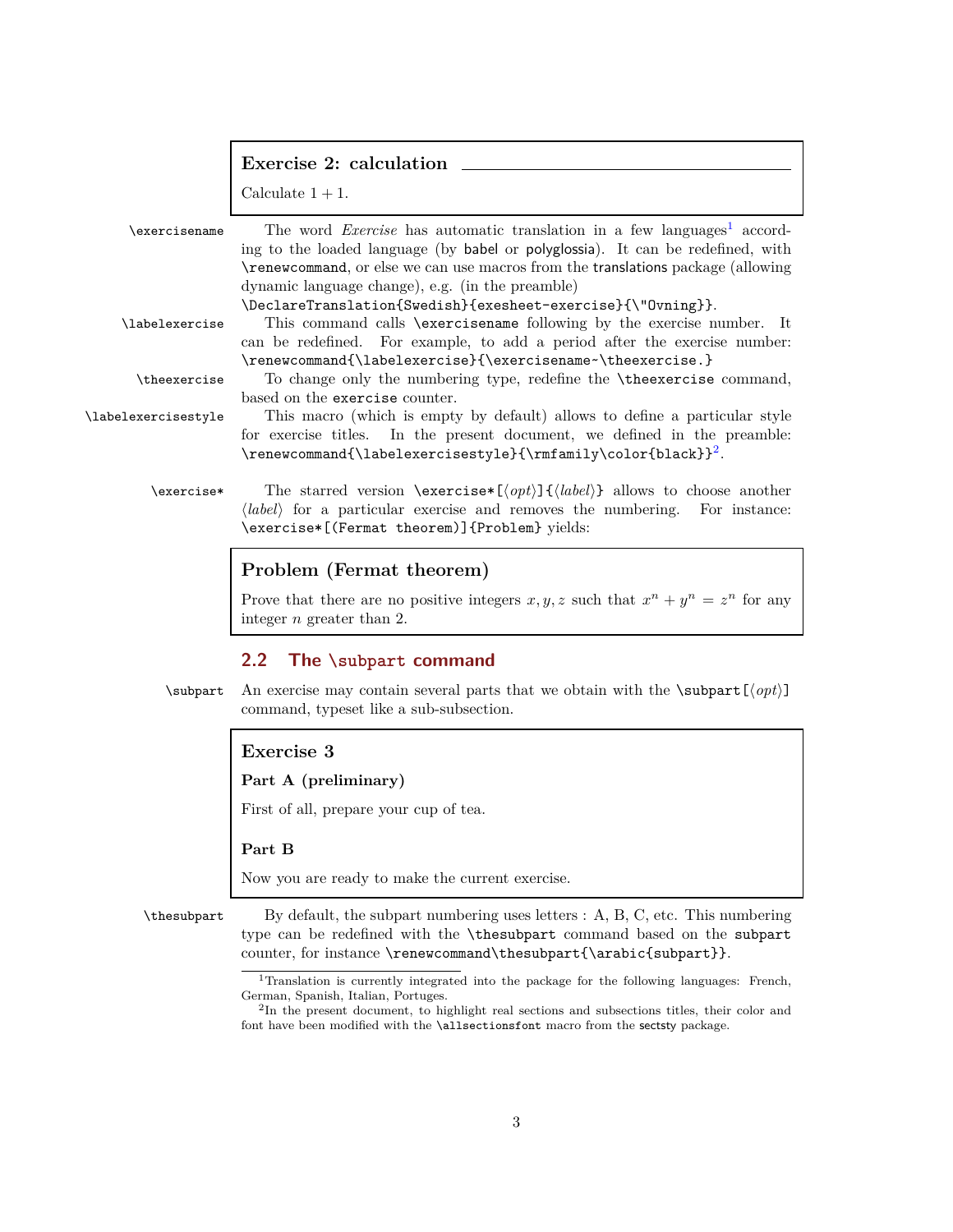\labelsubpart \labelsubpartstyle

\subpartname As for \exercise, the \subpart command uses \subpartname (with automatic translation in a few languages according to the selected language), \labelsubpart and \labelsubpartstyle, which are editable.

\subpart\* Like \exercise\*, the starred version \subpart\*[\*opt*}]{\label\}} allows to freely typeset the subpart  ${\langle label \rangle}$ , for instance \subpart\*{First part}.

#### <span id="page-3-0"></span>**2.3 The \annex command**

 $\langle \phi \rangle$  The  $\langle \phi \rangle$  command typesets the title **ANNEX**, in uppercase letters, centered and in the subsection style, with an optional parameter, added on the same line.

#### **ANNEX (to return)**

\annexname The word *Annex* has automatic translation in a few languages. It can be extended to other languages or modified by redefining \annexname or with macros from the translations package.

\annexstyle The annex title style is set by the \annexstyle macro, defined as follows: \newcommand\annexstyle{\MakeUppercase}. This command may be redefined as one wants.

# <span id="page-3-1"></span>**2.4 Exercise titles in table of contents (notoc package option)**

notoc By default, the titles *Exercise*, *Part* or *Annex*, appear in the table of contents (or in the pdf file summary when hyperref package is used). To avoid this, you can set the boolean notoc to true or call the exesheet package (or class) with notoc option. But notice that title optional arguments will always be ignored in the table of contents.

# <span id="page-3-2"></span>**2.5 Short exercises: the \exe command**

\exe The \exe command starts an exercise by the abbreviation **Ex**. followed by the exercise number, without using sectioning commands, and the exercise body begins on the same line. An exercise starts a new paragraph without indentation.

**Ex. 4 —** This is a short exercise who can contain several paragraphs or questions however.

Here for example starts a new paragraph.

**Ex. 5 —** This is another short exercise.

\exname The abbreviation *Ex* may be changed by redefining \exname or with macros \exlabel \exsepmark from the translations package. The \exlabel macro calls \exname following by a period then the exercise number, and \exsepmark typesets a long dash. We may change these features by redefining these commands.

\exe\* The starred version prints no separator as shown below:

**Ex. 6** Another short exercise without separator.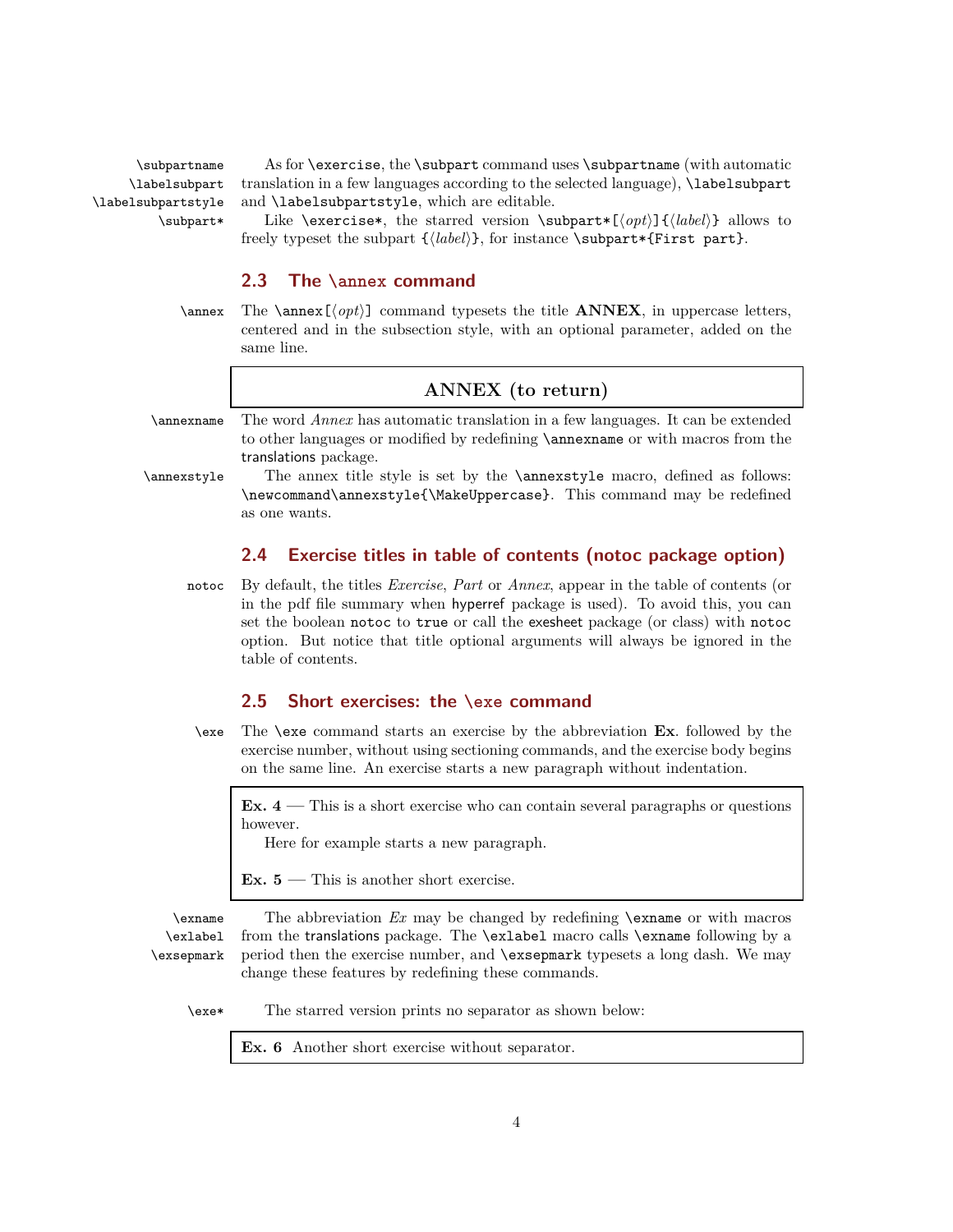### <span id="page-4-0"></span>**2.6 The \points command**

 $\points$  The  $\points{\*pts*\}$  command displays the number of points awarded to an exercise. It is intended to be entered in the optional argument of the \exercise command<sup>[3](#page-4-4)</sup>. \exercise[\points{5}] yields:

#### **Exercise 7** 5 points

Try to read this whole document without drinking tea and you get five points.

 $\text{point}$  Like before, the word *points* and in the singular *point* (if  $\langle pts \rangle$  is inferior to 2)  $\text{point}$  get automatic translation in a few languages and are modifiable. \pointname get automatic translation in a few languages and are modifiable.

\pointsstyle The style used by the \points command may be redefined with \pointsstyle. pointscolor The color is set by pointscolor with the \definecolor command (from the xcolor package by Uwe Kern, loaded by exesheet), for instance: \definecolor{pointscolor}{named}{blue}.

# <span id="page-4-2"></span><span id="page-4-1"></span>**3 Enumerations and lists**

#### **3.1 List settings (nosetlist package option)**

Enumeration lists are intended to represent questions and sub-questions inside exercises. For a good highlight, labels are typeset in bold. Moreover, they are left aligned, at the start of the line, without indentation, and the vertical space between items is increased compared with L<sup>A</sup>TEX standard lists. These settings are done by the **\setlist** command<sup>[4](#page-4-5)</sup> from the enumitem package by Javier Bezos. Lists with itemize environment are kept in their default configuration<sup>[5](#page-4-6)</sup>.

#### **Exercise 8**

- **1.** First question
	- **(a)** First sub-question
	- **(b)** Second sub-question
- **2.** Second question

nosetlist We can avoid enumeration list modifications and restore the LAT<sub>EX</sub> default settings by passing the option nosetlist to the exesheet class or package.

# <span id="page-4-3"></span>**3.2 List of exercises : the exenumerate environment**

exenumerate When an exercise sheet is made of short independent exercises, it would be illadvised to display the complete title *Exercise* for each. In addition to the \exe command, previously presented, we provide an even lighter solution with the

<sup>&</sup>lt;sup>3</sup>This command which has to be used in the optional argument of **\exercise**, as several others presented below, is incompatible with the memoir class which redefines section commands.

<span id="page-4-6"></span><span id="page-4-5"></span><span id="page-4-4"></span><sup>4</sup>Labels may also be changed by the \labelenumi and \labelenumii commands.

<sup>&</sup>lt;sup>5</sup>The french option of the babel package alters itemize lists behavior and uses long dash as labels for each list level. This behavior is problematic when mathematics follows the dash symbol because the latter may be confused with the minus sign. Modifications of the french option (which supersedes frenchb of babel) are canceled to restore L<sup>A</sup>TEX default settings.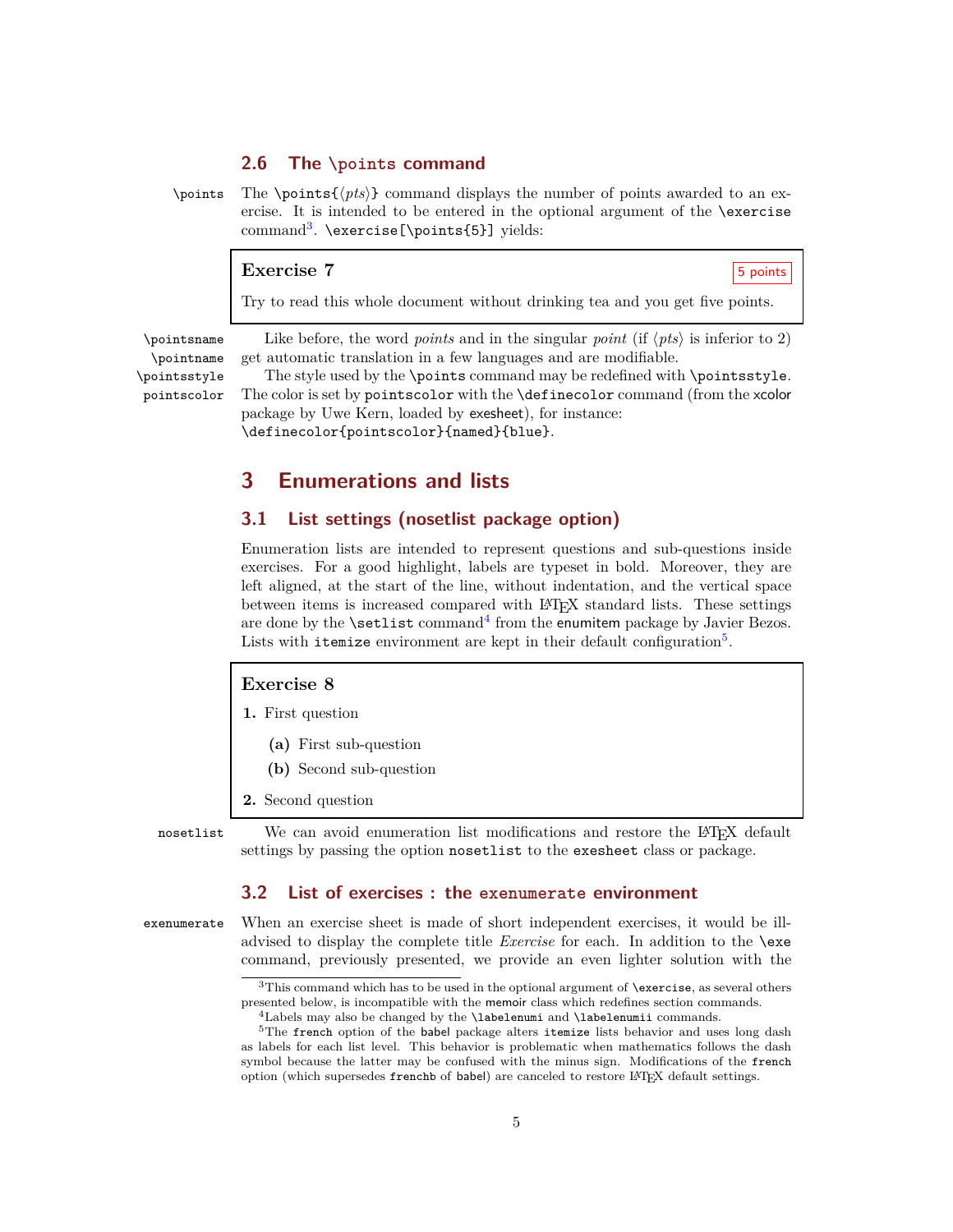exenumerate environment, which is only an enumeration list in which spaces between items are further increased compared with those of enumerate. Here is an example (the main list is an exenumerate environment but sub-lists are produced with regular enumerate environments):

- **1.** Translate the following sentences in english:
	- **(a)** Nam dui ligula, fringilla a, euismod sodales, sollicitudin vel, wisi.
	- **(b)** Nam lacus libero, pretium at, lobortis vitae, ultricies et, tellus.
- **2.** Translate the following sentence in german:

Donec aliquet, tortor sed accumsan bibendum, erat ligula aliquet magna, vitae ornare odio metus a mi.

- **3.** Translate the following sentences in french:
	- **(a)** Cum sociis natoque penatibus et magnis dis parturient montes, nascetur ridiculus mus.
	- **(b)** Nulla ullamcorper vestibulum turpis.

The environment takes an optional parameter, like enumerate, which enables, among others, to typeset alternative list labels, e.g. \begin{exenumerate}[A.]. There are many other options (see the enumitem package documentation).

#### <span id="page-5-0"></span>**3.3 Items aligned by lines**

tablenuma tablitem

tablenum1 These three environments are used to typeset short questions (tablenum1), subquestions (tablenuma) or itemize lists (tablitem) on the same line. They have the same syntax:  $\begin{cases} \begin{pmatrix} \frac{\cosh}{\cosh} \end{pmatrix} & \text{The } \cosh \right) & \text{The } \cosh \right) \end{cases}$ the number of columns used by the environment. It must be *in parentheses*. This parameter can be omitted, then its value is 2. As for classic lists, each item begins with the **\item** command.

> These three environments are defined by the \NewTasksEnvironment macro, from the tasks package by Clemens Niederberger. They take an optional argument  $\langle opt \rangle$  explained in the documentation of this package, e.g. label=\arabic\*) produces an Arabic numbering following by a closing parenthesis (like in enumitem package). There are also many possibilities to place items in an original way, for instance, the \item\* command allows to specify the number of columns the item is supposed to span. In the following example, the five \item are placed in order between \begin{tablenum1}(3) and \end{tablenum1}. Notice that numbering is made line by line.

#### **Exercise 9**

Give the derivative of the following functions:

**1.** 
$$
f(x) = \frac{1 - x^2}{e^x + e^{-x}}
$$
,   
**2.**  $g(x) = \ln\left(\frac{1 - x}{1 + x^2}\right)$ ,   
**3.**  $h(x) = \int_0^1 e^{xy} dy$ ,   
**4.**  $k(x) = \sum_{i=1}^\infty \frac{1}{x^i}$ ,   
**5.**  $l(x) = \int_{\frac{1}{x}}^x \frac{1}{\ln t} dt$ .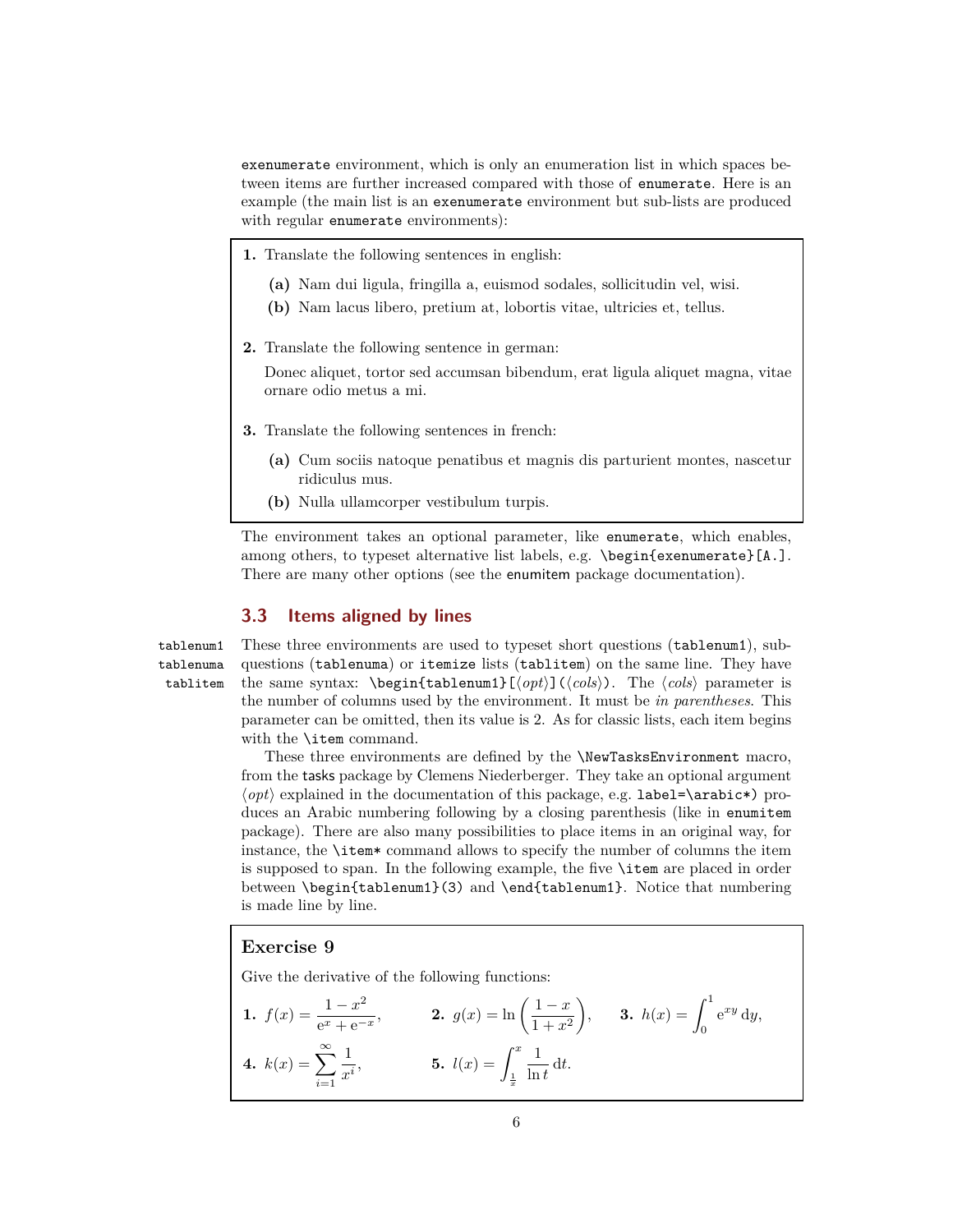For tablenuma, labels are letters  $(a, b, c, ...)$  surrounded by parentheses. This cannot be modified globally (except by redefining the environment with \RenewTasksEnvironment). If the exesheet package is called with option nosetlist, labels of tablenum1 and tablenuma environments are displayed in normal font instead of boldface, with indentation.

#### <span id="page-6-0"></span>**3.4 Items aligned by columns: colsenum**

colsenum To get numbering of items by columns, we have the colsenum environment:  $\begin{bmatrix} \Phi(t) \end{bmatrix}$   $\{ \c{obj}\}.$  The mandatory parameter is the number of columns and the optional one will be passed to enumerate, allowing, for example, to change the type of numbering (a, A, etc.). To use this environment, we have to load the multicol package in the preamble.

# **Exercise 10**

Give the derivative of the following functions:

**1.** 
$$
f(x) = \frac{1 - x^2}{e^x + e^{-x}}
$$
, **3.**  $h(x) = \int_0^1 e^{xy} dy$ , **5.**  $l(x) = \int_{\frac{1}{x}}^x \frac{1}{\ln t} dt$ .  
\n**2.**  $g(x) = \ln\left(\frac{1 - x}{1 + x^2}\right)$ , **4.**  $k(x) = \sum_{i=1}^\infty \frac{1}{x^i}$ ,

colsenum\* We will notice that, on each line, items are not necessarily well aligned, what can produce inelegant effects. On the other hand, the colsenum environment doesn't try to align columns from the bottom by adjusting space between items. If we want to get this (which is the default option in multicol) we have the colsenum\* environment (same syntax than colsenum). Here what we get in that case, with the same exercise.

#### **Exercise 11**

Give the derivative of the following functions:

**1.** 
$$
f(x) = \frac{1 - x^2}{e^x + e^{-x}}
$$
, **3.**  $h(x) = \int_0^1 e^{xy} dy$ , **5.**  $l(x) = \int_{\frac{1}{x}}^x \frac{1}{\ln t} dt$ .  
\n**2.**  $g(x) = \ln\left(\frac{1 - x}{1 + x^2}\right)$ , **4.**  $k(x) = \sum_{i=1}^\infty \frac{1}{x^i}$ ,

We can see that these alignments are less good than those obtained by numbering of items by line. The numbering of items by columns may nevertheless be preferable when there are many items with variable heights, and a number of items which can be different from one column to the other. Moreover, an advantage of colsenum is that the choice of labels is automatic depending on the list level (and the language), unlike tablenum1 or tablenuma.

colsitem For itemize lists, the environment colsitem produces items aligned by colsitem\* columns rather than by lines as for tablitem:  $\begin{equation}$  $\{opt\}$  $\{cols\}.$ The optional parameter, which is passed to the underlying itemize environment,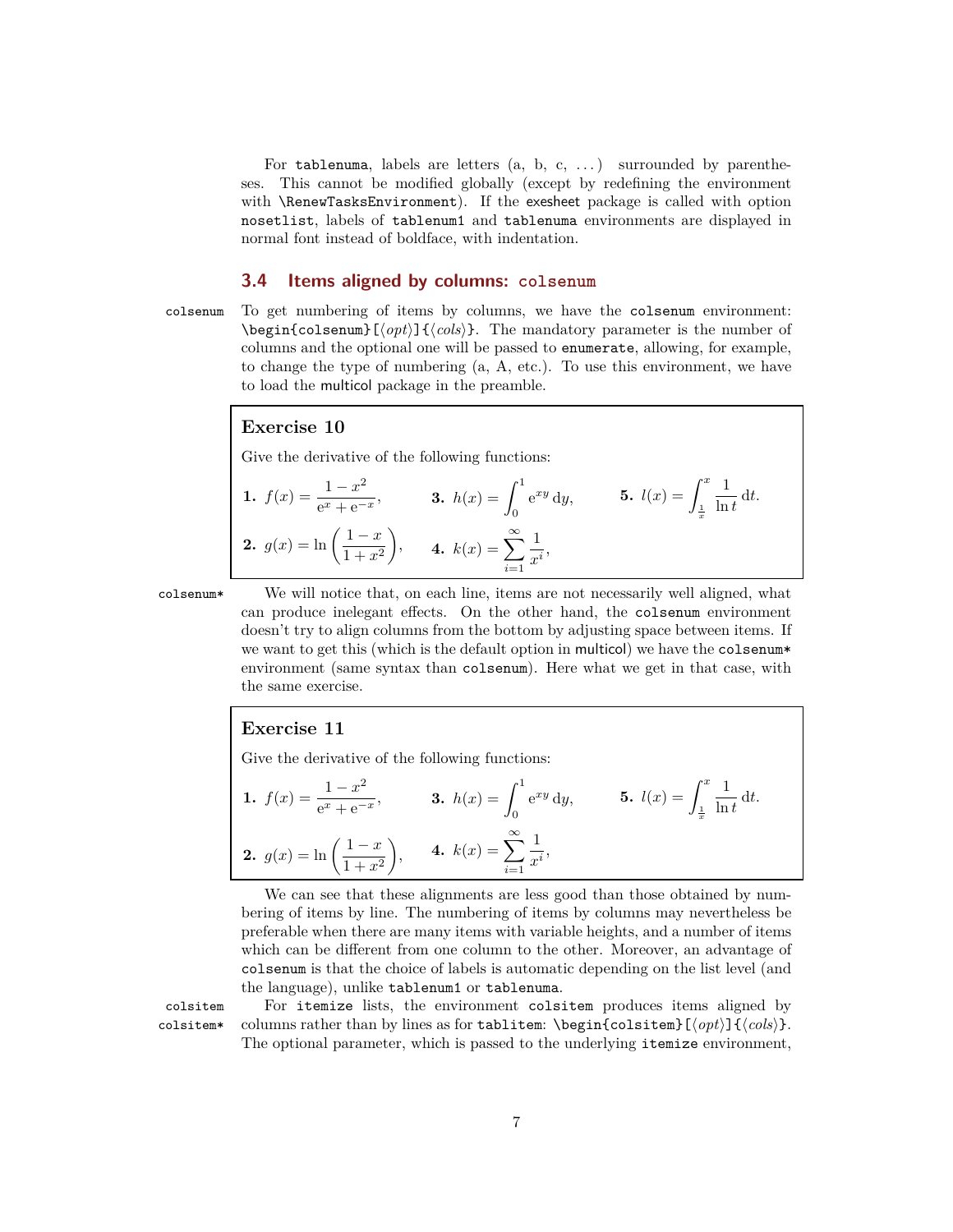allows to change the item label (bullet by default). And, as for colsenum\*, the colsitem\* environment produces an alignment of columns from the bottom.

# <span id="page-7-1"></span><span id="page-7-0"></span>**4 Questions and solutions**

#### **4.1 The questions and answers environments**

questions The package provides the two environments questions and answers to make answers appear or disappear questions and answers of exercises. Display is controlled by two booleans: questions and answers. Their default value is true.

\questionsonly The \questionsonly command allows to display the questions without the \answersonly answers and \answersonly displays the solutions without the questions<sup>[6](#page-7-2)</sup>.

correctioncolor \correctionname

\correctionstyle In the case (by default) where questions and answers are displayed both, answers are then typeset in the style \correctionstyle, which uses the color correctioncolor. This color may be chosen with the \definecolor macro (by default  $\def\{\gamma\in\mathcal{C}\}\$  = kind of dark blue). Moreover, in that case, the title **Correction** is displayed at the beginning of the answers environment. It is defined by the \correctionname macro (with translation in a few languages and that we can change:[7](#page-7-3) for example we may prefer *Solution* than *Correction*). The style defined by \correctionstyle will apply to the title but also to the whole environment. Here an example.

# <span id="page-7-4"></span>**Exercise 12** 3 points

**1.** Is the exesheet package useful ?

**2.** Isn't there any other packages that deal with exercises ?

#### **Correction**

- **1.** Yes, the exesheet package is very useful.
- **2.** There are many other packages that deal with exercises, and give the ability to produce separately questions and solutions, for example exercise by Paul Pichaureau, exercises by Roger Jud, exsheets (superseded by xsim) by Clemens Niederberger, exframe by Niklas Beisert, exam by Philip Hirschhorn, answers by Mike Piff and Joseph Wright, probsoln by Nicola Talbot, etc.

\points When only answers are displayed, the text color remains black, the word *Correction* is not displayed and the \points macro is patched to suppress the display of points. An extended solution for a variable display of points will be discussed in section [5.2](#page-9-1) with the \totalpoints macro.

<span id="page-7-2"></span> $6$ Of course we can also assign the booleans questions and answers directly with the LAT<sub>E</sub>X command \setboolean.

<span id="page-7-3"></span><sup>7</sup>Except for English, if you want to change package keywords you have to do it *after* \begin{document} because babel will modify these definitions at the end of the preamble.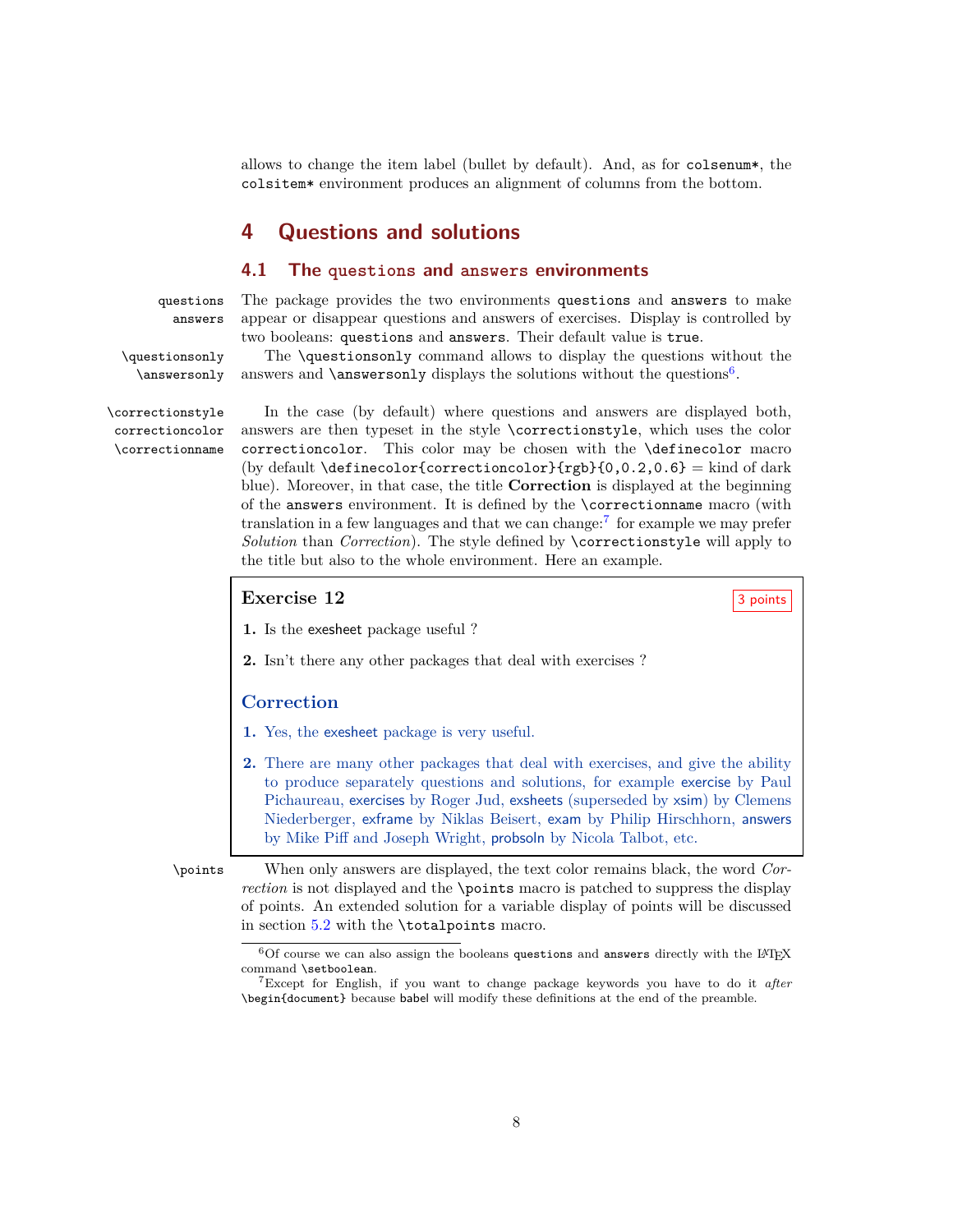### <span id="page-8-0"></span>**4.2 More about answers environment**

Internally, we have used the \comment and \endcomment macros from the versions package by Uwe Lück. Other excellent packages allow to manage selectively piece of code. Let us mention verbatim by Rainer Schöpf, comment by Victor Eijkhout, version by Donald Arseneau and Stephen Bellantoni, optional by Donald Arseneau and codesection by Matthias Pospiech.

The versions package used provides furthermore the **\includeversion**{ $\langle env \rangle$ } and  $\text{excluster}$  in  $\langle env \rangle$  macros who allow to make appear or disappear any environment  $\langle env \rangle$  and these optional environments may be nested<sup>[8](#page-8-3)</sup>.

However the questions and answers environments perform another task, not only making appear or disappear piece of text. Indeed, there is a problem with the title *Correction*. In which format to typeset it and at which level to put it in the table of contents (or in the summary of the pdf file)? In fact it depends on which level the environment has been nested. We can make a single answers environment for all the exercises of the sheet or an answers environment for each exercise, for each exercise part, for each question or sub-question. In fact, the typeset of the title *Correction* and his level in the table of contents will be adjusted automatically.

- [*(level*)] Nevertheless, we can imagine twisted situations in which the title level will not be correctly calculated. It is then possible to force the level of the title *Correction* with  $\begin{cases} \text{length} \\ \text{level} \end{cases}$ . The optional  $\text{level}$  parameter is defined as follows: 1 for section level titles, 2 for subsections (like *Exercise*), 3 for subsubsections (like *Part*), another number for lower levels (then they will not appear in the table of contents).
- answers\* The starred version answers\* allows to make the title **Correction** completely disappear.

#### <span id="page-8-1"></span>**4.3 The \question command**

\question Instead of the questions and answers environments, we can also use the simple  $\qquad$   $\qquad$   $\qquad$   $\qquad$   $\qquad$   $\qquad$   $\qquad$   $\qquad$   $\qquad$   $\qquad$   $\qquad$   $\qquad$   $\qquad$   $\qquad$   $\qquad$   $\qquad$   $\qquad$   $\qquad$   $\qquad$   $\qquad$   $\qquad$   $\qquad$   $\qquad$   $\qquad$   $\qquad$   $\qquad$   $\qquad$   $\qquad$   $\qquad$   $\qquad$   $\qquad$   $\qquad$   $\qquad$   $\qquad$   $\qquad$   $\qquad$   $\qquad$ is controlled by the same previous commands \questionsonly and \answersonly. It can be more readable (in the source code) when questions and answers are short. In the case of displaying both questions and answers, the *Correction* title will appear on a new line, in bold, as for levels lower than sub-subsection in the answers environment (and without entries in the table of contents). But this command doesn't work with verbatim inside.

# <span id="page-8-2"></span>**5 Marginal notes for marking scheme**

The exesheet package allows the display of a marking scheme with comments and explanations for answers.

<span id="page-8-3"></span> $8$ The codesection package also allows such nesting, including in the preamble, as well as the optional package, but the latter only manages short optional code.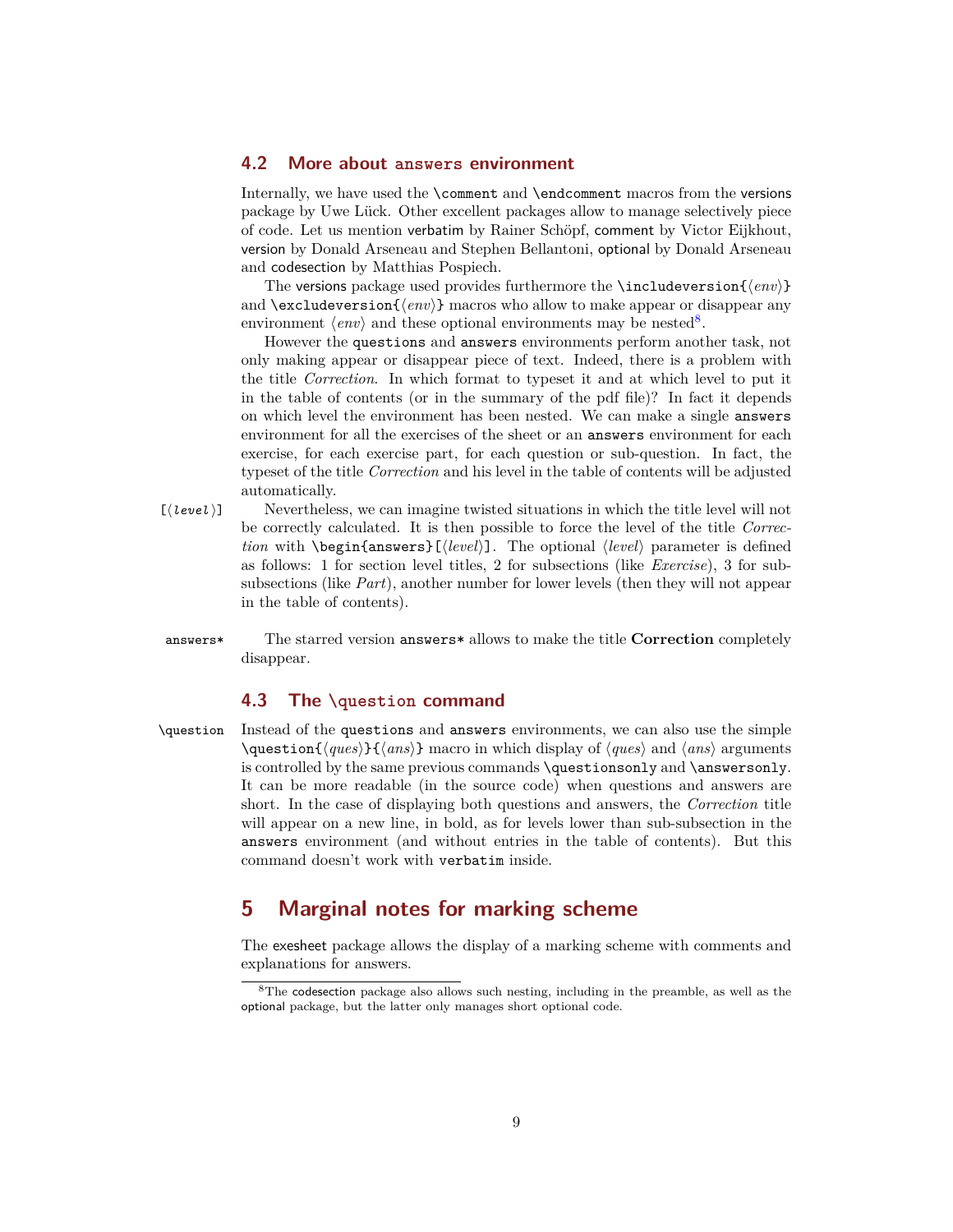#### <span id="page-9-0"></span>**5.1 The \pts command**

\pts When exercises are typeset with the \exe macro, or as a list with the exenumerate environment, the marking scheme is displayed in the margin, on the line where we put the  $\pts{\langle num \rangle}$  command (in general the first line of the exercise). The  $\langle num \rangle$  parameter is the number of points assigned to the exercise.

| $(3 \text{ pts})$ | Ex. $13$ — The first exercise with marking scheme. |  |
|-------------------|----------------------------------------------------|--|
|                   | $\sim$                                             |  |

(1.5 pt) **Ex.**  $14$  — The second one.

\ptname ptscolor \ptsstyle

\ptsname The abbreviation pts (or pt when the number of points is inferior to 2) is automatically added thanks to the macro \ptsname or \ptname (translated in a few languages if babel is loaded). The display color of the points is defined by ptscolor which can be changed with \definecolor: by default \definecolor{ptscolor}{named}{red}. The display style is defined by \ptsstyle.

\displaypts The display of the marking scheme, as above, is internally controlled by the marginpts boolean. The \displaypts command, which has to be placed in the preamble, defines marginpts to true, places marginal notes to the left (and not to the right which is the default behavior of L<sup>A</sup>TEX) and shifts the text body right to increase the left margin compared with the right one, with a ratio 3:2, as it is in the present document. This ratio is defined by the geometry macro from the geometry package (by Hideo Umeki) and is valid for the whole document.

# <span id="page-9-1"></span>**5.2 The \totalexe, \note and \totalpoints commands**

\totalexe To give a more detailed marking scheme, the exesheet package provides some ex- \note tended commands: \totalexe{/num}} to display the total number of points of an exercise and especially  $\note[*pts*]$ {*}, to indicate some marking detail* in answers. The optional parameter  $\langle pts \rangle$  is the number of points of the question and the mandatory parameter  $\langle comment \rangle$  is used to give details about the marking scheme. Below the title has been obtained with \exercise[\totalexe{4}] and the first comment (on next page) with

 $\net{1}{0,5}$  for the anti-derivative $\0,5$  for simplification of  $\ln$$ .

### ☛ ✟ **4 pts** ✠  $\overline{\phantom{0}}$

#### <span id="page-9-2"></span>**Exercise 15**

For each following question, say if the assertion is true or false. Justify the answer carefully.

1. 
$$
\int_0^{\sqrt{3}} \frac{1}{x + \sqrt{3}} dx = \ln 2,
$$
  
2. 
$$
\int_2^e \frac{1}{x \ln x} dx = -\ln 2,
$$

**3.** The function *F* defined on **R** by 
$$
F(x) = \int_0^x \frac{1}{,t^2 + t + 1} dt
$$
 is increasing on **R**.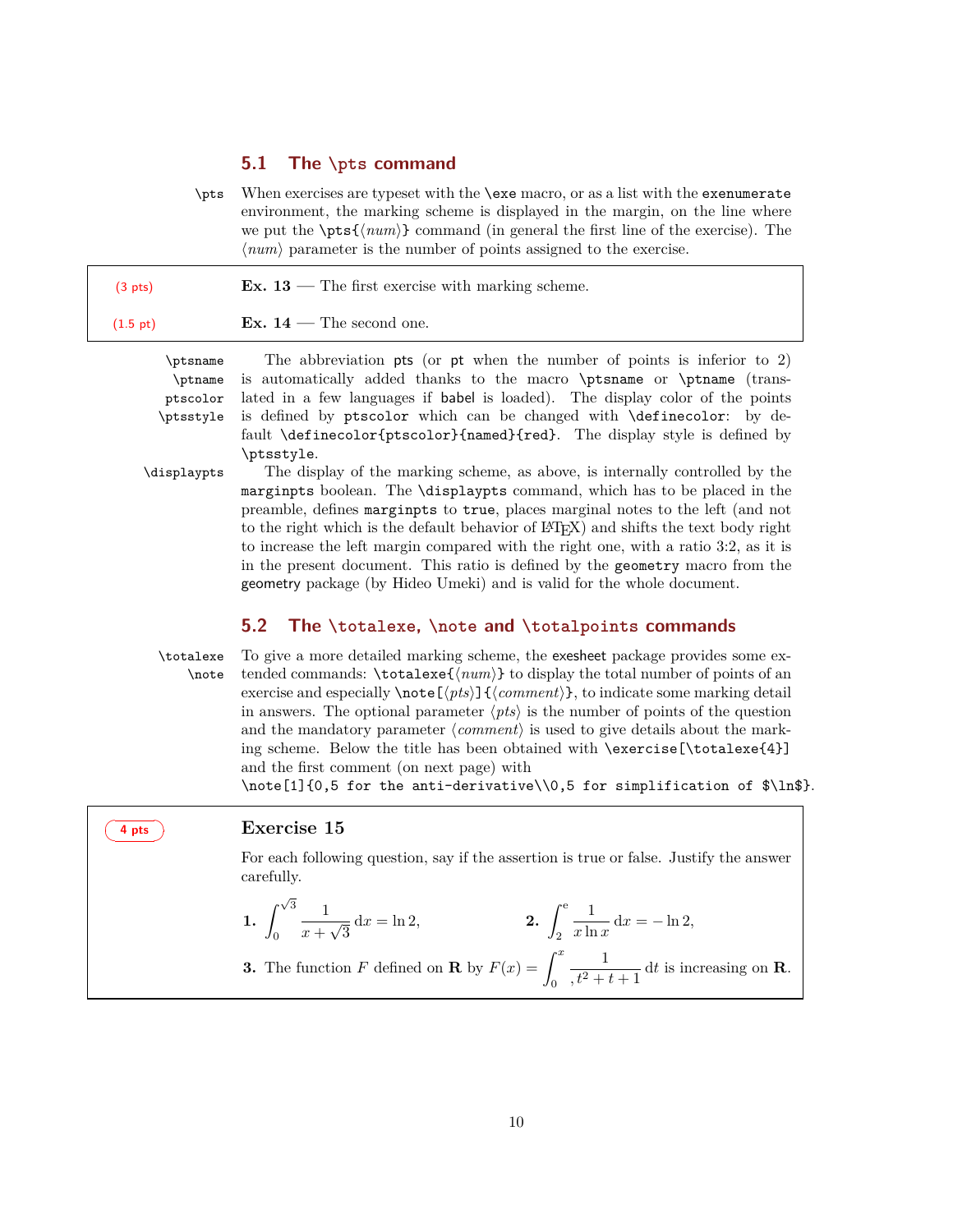#### **Correction**

0,5 for the anti-derivative  $0,5$  for simplification of  $\ln$ 

1 for the anti-derivative 0.5 for the integral value

**1 1.** We calculate:

$$
\int_0^{\sqrt{3}} \frac{1}{x + \sqrt{3}} dx = \left[ \ln \left( x + \sqrt{3} \right) \right]_0^{\sqrt{3}} = \ln \left( 2\sqrt{3} \right) - \ln \sqrt{3} = \ln \left( \frac{2\sqrt{3}}{\sqrt{3}} \right) = \ln 2.
$$

**TRUE**.

**2.** We have  $\frac{1}{x \ln x}$  = 1 *x*  $\frac{\frac{1}{x}}{\ln x} = \frac{u'(x)}{u(x)}$ **1.5 2.** We have  $\frac{1}{x \ln x} = \frac{x}{\ln x} = \frac{\alpha}{u(x)}$  with  $u(x) = \ln x$ , which is positive on [2*,* e]. **Hence** 

$$
\int_2^e \frac{1}{x \ln x} dx = \left[ \ln(\ln x) \right]_2^e = \ln(\ln e) - \ln(\ln 2) = \ln 1 - \ln(\ln 2) = -\ln(\ln 2).
$$

#### **FALSE**.

we could also see that  $\frac{1}{x \ln x} > 0$ <br>on  $[2, e]$  while  $-\ln 2 < 0$ 

**1.5 3.** The function *F* defined on **R** by

$$
F(x) = \int_0^x \frac{1}{t^2 + t + 1} \, \mathrm{d}t
$$

1 for the sign of *F* ′ and conclusion

0.5 for *F'* is derivable on **R** and its derivative is such that  $F'(x) = \frac{1}{x^2+x+1}$ . The denominator is a quadratic polynomial, always positive because its discriminant is  $\Delta = -3 < 0$ . Thus *F* is increasing on **R**. **TRUE**.

> In the comment of answer 2, a wider vertical space is produced at line break with the optional argument  $\{\[2ex]\}^9$  $\{\[2ex]\}^9$ . The last comment, not placed beside the number of points of answer 3, has been produced by placing on the first line after the formula: \note{0.5 for \$F'\$\\1 for the sign of \$F'\$ and conclusion}.

> markingcolor and the style by \markingstyle, which are modifiable. The oval box produced by \totalexe is obtained with the \ovalbox command of the fancybox package by Timothy Van Zandt, with corner arcs set by \cornersize{1}. The box length is not adjusted to content but depends of the value of \ptsboxlength

than  $\note[\langle pts \rbrace]{})$ , used here in answer 3:  $\note*(1.5)$ .

 $\mathcal{L}_{\text{not}}$  If we don't want to add comment, we have the  $\not\subseteq_{\{pts\}}$  command (better

markingcolor The display color of the points, in \totalexe and \note, is defined by \markingstyle \ptsboxlength

\notestyle \noteragged

in order to keep a uniform appearance from one exercise to the other. notecolor Comment notes are typeset by default in a dark green color defined by \definecolor{notecolor}{rgb}{0.0,0.4,0.0}. The style of the comment is set by the \notestyle macro and itself uses the \noteragged macro. The latter is set by default as \raggedleft to obtain a *right* alignment (what is customary for notes in the left margin).

\displaypoints Display of points and comments is optional. It is internally controlled by the booleans marginpoints and marginfullnotes. The \displaypoints macro, to place in the preamble, sets marginpoints to true, chooses the left margin for

<span id="page-10-0"></span> $9$ When a marginal note at the end of a page, is followed by another one at the top of the next page, the latter is shifted down. We can raise this note, by adding at the line break a negative vertical space : \note\*{\\[-5ex] 2}.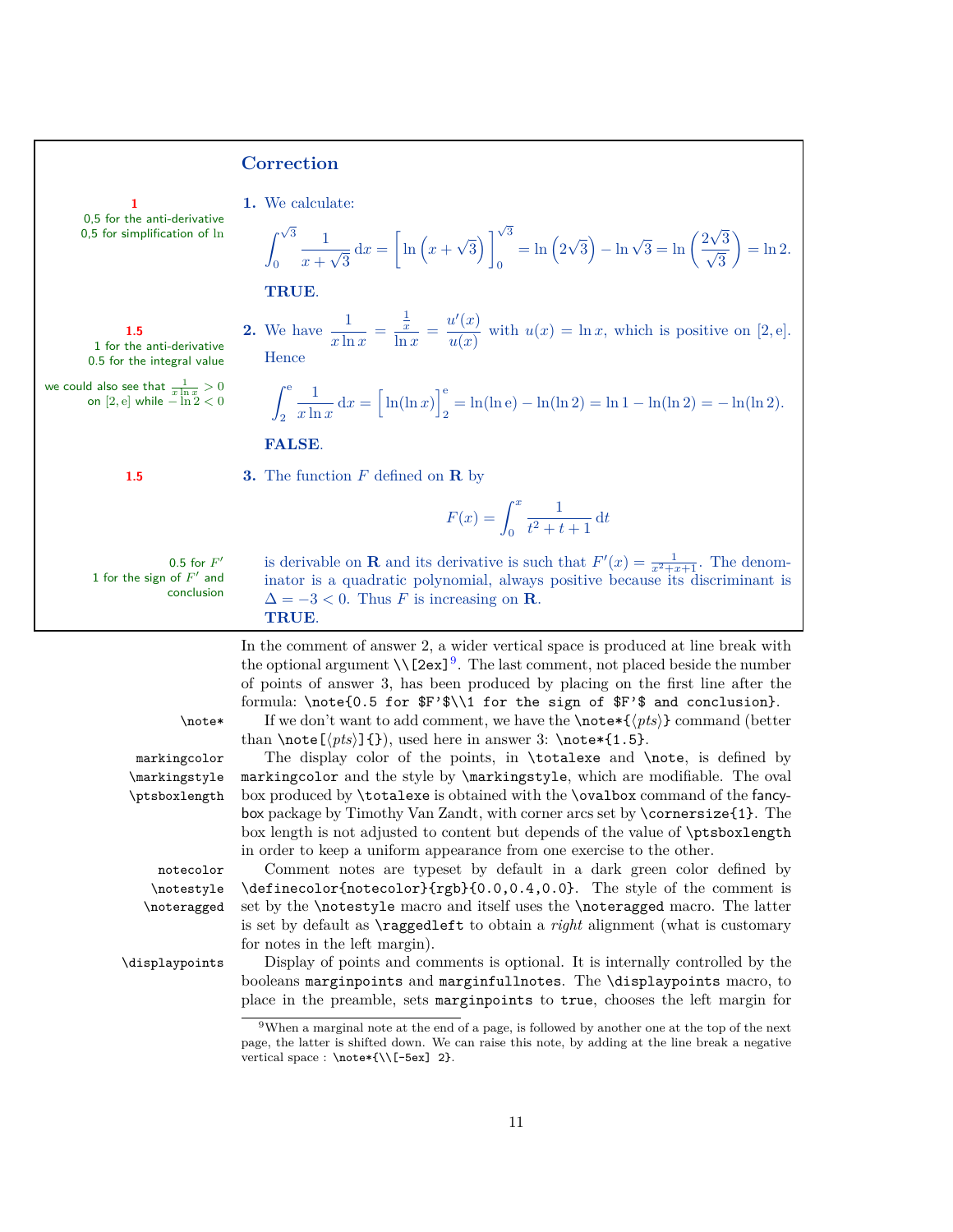|                    | display marginal notes and sets the ratio between left and right margins to $3:2^{10}$ .<br>Points will then be displayed without the comments.                                               |
|--------------------|-----------------------------------------------------------------------------------------------------------------------------------------------------------------------------------------------|
| \displaynotes      | The $\displaystyle \Delta$ is play notes $\left[ \langle align \rangle \right]$ macro, to be placed also in the preamble, defines                                                             |
|                    | both booleans to true and allows then the complete display of points and com-                                                                                                                 |
|                    | ments. The ratio between left/right margins is then set to $5/1^{11}$ . The optional<br>parameter $\langle align \rangle$ is used to define alignment: <b>\raggedleft</b> by default, but we  |
|                    | could use \centering or \raggedright (not recommended in left margin).                                                                                                                        |
| \displaynotesright | The <i>\displaynotesright</i> $[\langle align \rangle]$ macro displays a detailed marking scheme<br>with comments in the right margin, with the same type of settings as <b>\displaynotes</b> |
|                    | but an optional parameter $\langle align \rangle$ set by default to $\text{raggedleft}.$                                                                                                      |
| \totalpoints       | The \totalpoints{ $\langle num \rangle$ } macro is intended to replace \points when using a                                                                                                   |
|                    | detailed marking scheme. When the scale is not displayed (margin points boolean                                                                                                               |
|                    | to false), it uses \points and when the scale is displayed, it uses \totalexe. For                                                                                                            |
|                    | example, in the exercise $15$ , we should use <b>\totalpoints</b> rather than <b>\totalexe</b> ,                                                                                              |
|                    | because, when the detailed marking scheme is not displayed, the total points will                                                                                                             |

# <span id="page-11-0"></span>**6 Implementation**

## <span id="page-11-1"></span>**6.1 Class and package basic instructions**

be typeset as in the exercise [12](#page-7-4) rather than in the margin.

The exesheet class is based on the article class and gives it all its options, except explicit options notoc and nosetlist.

```
1 \langle *class \rangle
```

```
2 \DeclareOption{notoc}{\PassOptionsToPackage{notoc}{exesheet}}
```

```
3 \DeclareOption{nosetlist}{\PassOptionsToPackage{nosetlist}{exesheet}}
```

```
4 \DeclareOption*{\PassOptionsToClass{\CurrentOption}{article}}
```

```
5 \ProcessOptions \relax
```

```
6 \LoadClass{article}
```

```
7 \RequirePackage{exesheet}
```

```
8 \RequirePackage{schooldocs}
```

```
9 \langle /class \rangle
```
Then we define initialization instructions of the exesheet package.

The shortlabel option in the enumitem package allows to use labels like in the enumerate package e.g. 1., a), A. etc.

```
10 \langle *package \rangle11 \RequirePackage{ifthen}
12 \newboolean{notoc}
13 \newboolean{nosetlist}
14 \DeclareOption{notoc}{\setboolean{notoc}{true}}
15 \DeclareOption{nosetlist}{\setboolean{nosetlist}{true}}
16 \ProcessOptions \relax
```

```
17 \RequirePackage{xcolor}
```

```
18 \RequirePackage[shortlabels]{enumitem}
```
<span id="page-11-2"></span> $^{10}\mathrm{So}$  that the effect on the margin ratio is correct, the **\displaypoints** macro must be placed after other commands that could alter the page geometry, for example the \pagestyle of the schooldocs package.

<span id="page-11-3"></span> $^{11}{\rm The}$  present document kept a ratio of 3/2 because the ltxdoc class, used here, leaves large enough margins and previous examples are not concerned with display of comments.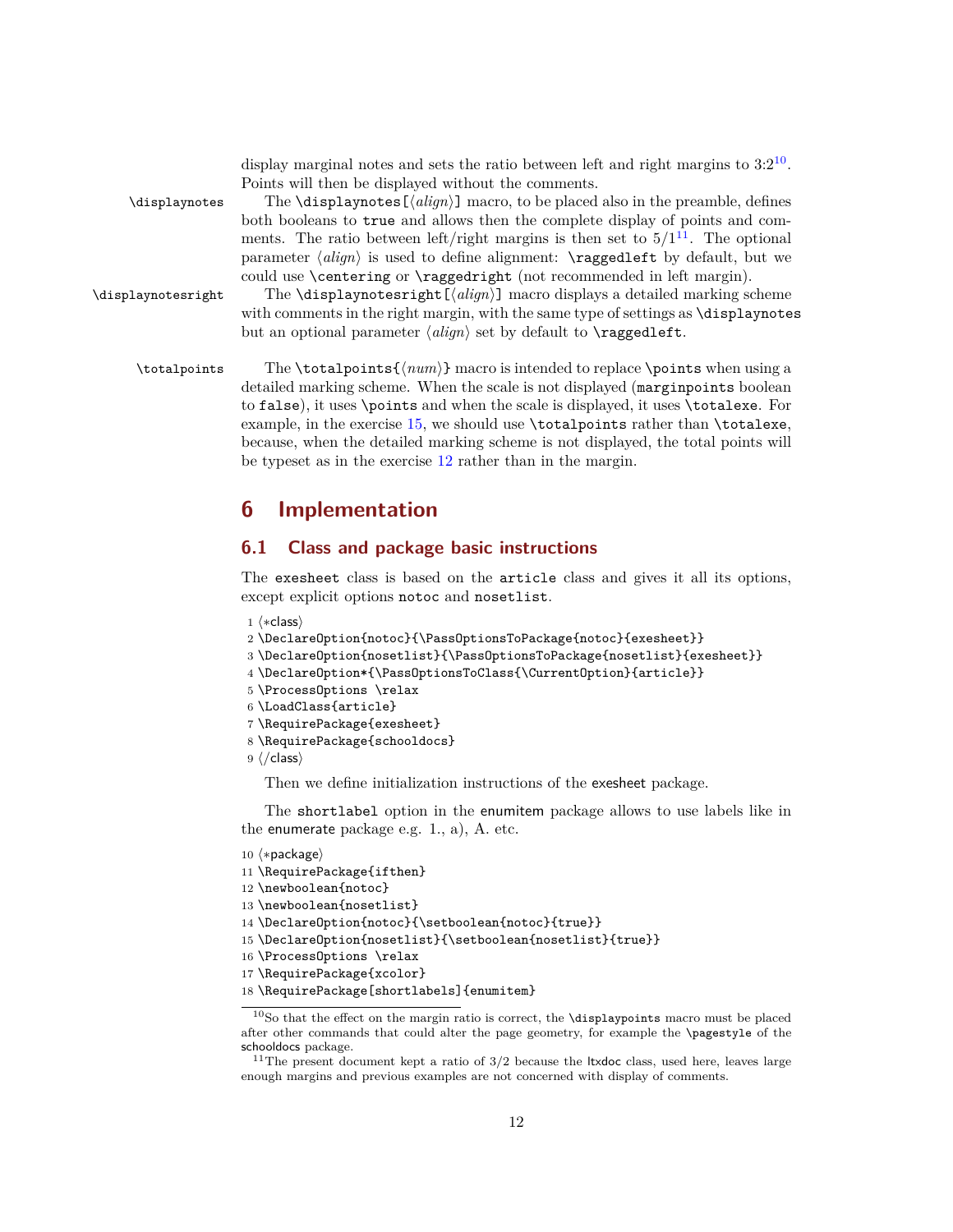```
19 \RequirePackage{tasks}
20 \RequirePackage{versions}
21 %\@ifpackageloaded{doc}{}{\RequirePackage{verbatim}}
22 \RequirePackage{geometry}
23 \RequirePackage{fancybox}
24 \RequirePackage{translations}
25
```
# <span id="page-12-0"></span>**6.2 Internationalization**

Here we define the keywords and their translation in French, German, Spanish Italian, Portuguese, thanks to macros of the translations package by Clemens Niederberger. It detects the used language loaded by babel or polyglossia.

Accented characters cannot be used here because they are not recognized if inputenc is loaded after exesheet. So we have used the basic L<sup>A</sup>TEX commands to produce them.

```
26 \DeclareTranslationFallback{exesheet-exercise}{Exercise}
27 \DeclareTranslationFallback{exesheet-subpart}{Part}
28 \DeclareTranslationFallback{exesheet-annex}{Annex}
29 \DeclareTranslationFallback{exesheet-ex}{Ex}
30 \DeclareTranslationFallback{exesheet-points}{points}
31 \DeclareTranslationFallback{exesheet-point}{point}
32 \DeclareTranslationFallback{exesheet-correction}{Correction}
33 \DeclareTranslationFallback{exesheet-pts}{pts}
34 \DeclareTranslationFallback{exesheet-pt}{pt}
35
36 \DeclareTranslation{English}{exesheet-exercise}{Exercise}
37 \DeclareTranslation{English}{exesheet-subpart}{Part}
38 \DeclareTranslation{English}{exesheet-annex}{Annex}
39 \DeclareTranslation{English}{exesheet-ex}{Ex}
40 \DeclareTranslation{English}{exesheet-points}{points}
41 \DeclareTranslation{English}{exesheet-point}{point}
42 \DeclareTranslation{English}{exesheet-correction}{Correction}
43 \DeclareTranslation{English}{exesheet-pts}{pts}
44 \DeclareTranslation{English}{exesheet-pt}{pt}
45
46 \DeclareTranslation{French}{exesheet-exercise}{Exercice}
47 \DeclareTranslation{French}{exesheet-subpart}{Partie}
48 \DeclareTranslation{French}{exesheet-annex}{Annexe}
49 \DeclareTranslation{French}{exesheet-ex}{Ex}
50 \DeclareTranslation{French}{exesheet-points}{points}
51 \DeclareTranslation{French}{exesheet-point}{point}
52 \DeclareTranslation{French}{exesheet-correction}{Correction}
53 \DeclareTranslation{French}{exesheet-pts}{pts}
54 \DeclareTranslation{French}{exesheet-pt}{pt}
55
56 \DeclareTranslation{German}{exesheet-exercise}{\"Ubung}
57 \DeclareTranslation{German}{exesheet-subpart}{Teil}
58 \DeclareTranslation{German}{exesheet-annex}{Anhang}
59 \DeclareTranslation{German}{exesheet-ex}{\"Ub}
60 \DeclareTranslation{German}{exesheet-points}{Punkte}
61 \DeclareTranslation{German}{exesheet-point}{Punkt}
62 \DeclareTranslation{German}{exesheet-correction}{Verbesserung}
```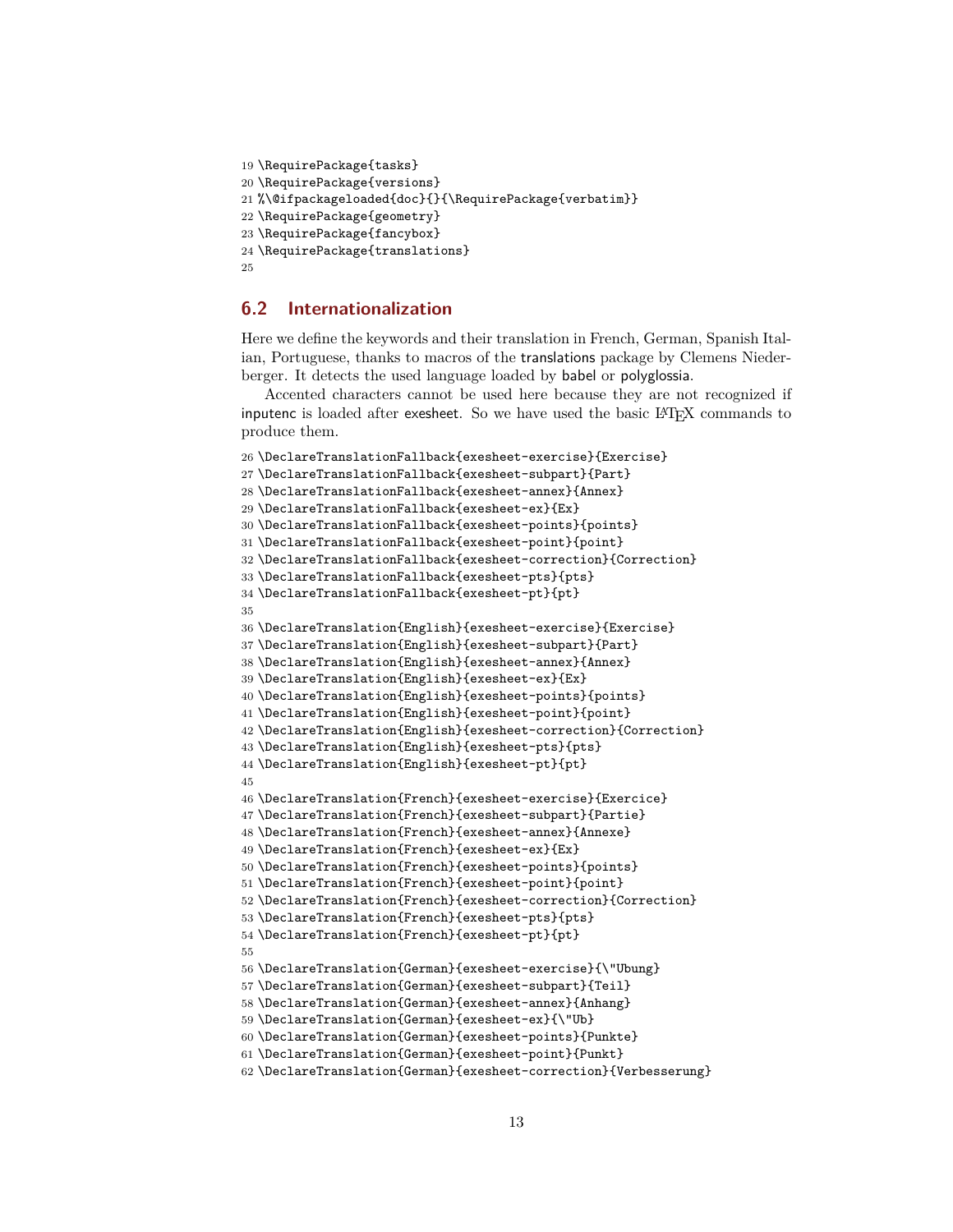```
63 \DeclareTranslation{German}{exesheet-pts}{Pkte}
64 \DeclareTranslation{German}{exesheet-pt}{Pkt}
65
66 \DeclareTranslation{Spanish}{exesheet-exercise}{Ejercicio}
67 \DeclareTranslation{Spanish}{exesheet-subpart}{Parte}
68 \DeclareTranslation{Spanish}{exesheet-annex}{Anexo}
69 \DeclareTranslation{Spanish}{exesheet-ex}{Ej}
70 \DeclareTranslation{Spanish}{exesheet-points}{puntos}
71 \DeclareTranslation{Spanish}{exesheet-point}{punto}
72 \DeclareTranslation{Spanish}{exesheet-correction}{Correcci\'on}
73 \DeclareTranslation{Spanish}{exesheet-pts}{ptos}
74 \DeclareTranslation{Spanish}{exesheet-pt}{pto}
75
76 \DeclareTranslation{Italian}{exesheet-exercise}{Esercizio}
77 \DeclareTranslation{Italian}{exesheet-subpart}{Parte}
78 \DeclareTranslation{Italian}{exesheet-annex}{Annesso}
79 \DeclareTranslation{Italian}{exesheet-ex}{Es}
80 \DeclareTranslation{Italian}{exesheet-points}{punti}
81 \DeclareTranslation{Italian}{exesheet-point}{punto}
82 \DeclareTranslation{Italian}{exesheet-correction}{correzione}
83 \DeclareTranslation{Italian}{exesheet-pts}{pti}
84 \DeclareTranslation{Italian}{exesheet-pt}{pt}
85
86 \DeclareTranslation{Portuges}{exesheet-exercise}{Exerc\'icio}
87 \DeclareTranslation{Portuges}{exesheet-subpart}{Parte}
88 \DeclareTranslation{Portuges}{exesheet-annex}{Anexo}
89 \DeclareTranslation{Portuges}{exesheet-ex}{Ex}
90 \DeclareTranslation{Portuges}{exesheet-points}{pontos}
91 \DeclareTranslation{Portuges}{exesheet-point}{ponto}
92 \DeclareTranslation{Portuges}{exesheet-correction}{Corre\c c\~ao}
93 \DeclareTranslation{Portuges}{exesheet-pts}{pts}
94 \DeclareTranslation{Portuges}{exesheet-pt}{pt}
95
96 \newcommand*\exercisename{\GetTranslation{exesheet-exercise}}
97 \newcommand*\subpartname{\GetTranslation{exesheet-subpart}}
98 \newcommand*\annexname{\GetTranslation{exesheet-annex}}
99 \newcommand*\exname{\GetTranslation{exesheet-ex}}
100 \newcommand*\pointsname{\GetTranslation{exesheet-points}}
101 \newcommand*\pointname{\GetTranslation{exesheet-point}}
102 \newcommand*\correctionname{\GetTranslation{exesheet-correction}}
103 \newcommand*\ptsname{\GetTranslation{exesheet-pts}}
104 \newcommand*\ptname{\GetTranslation{exesheet-pt}}
105
```
## <span id="page-13-0"></span>**6.3 Colors**

The color pointscolor is used by the macro \points and markingcolor by the macros \totalexe, \note\* and also for the optional argument of \note; notecolor is used by the mandatory argument of \note.

```
106 \definecolor{pointscolor}{named}{red}
107 \definecolor{ptscolor}{named}{red}
108 \definecolor{markingcolor}{named}{red}
109 \definecolor{notecolor}{rgb}{0.0, 0.4, 0.0} % kind of dark green
```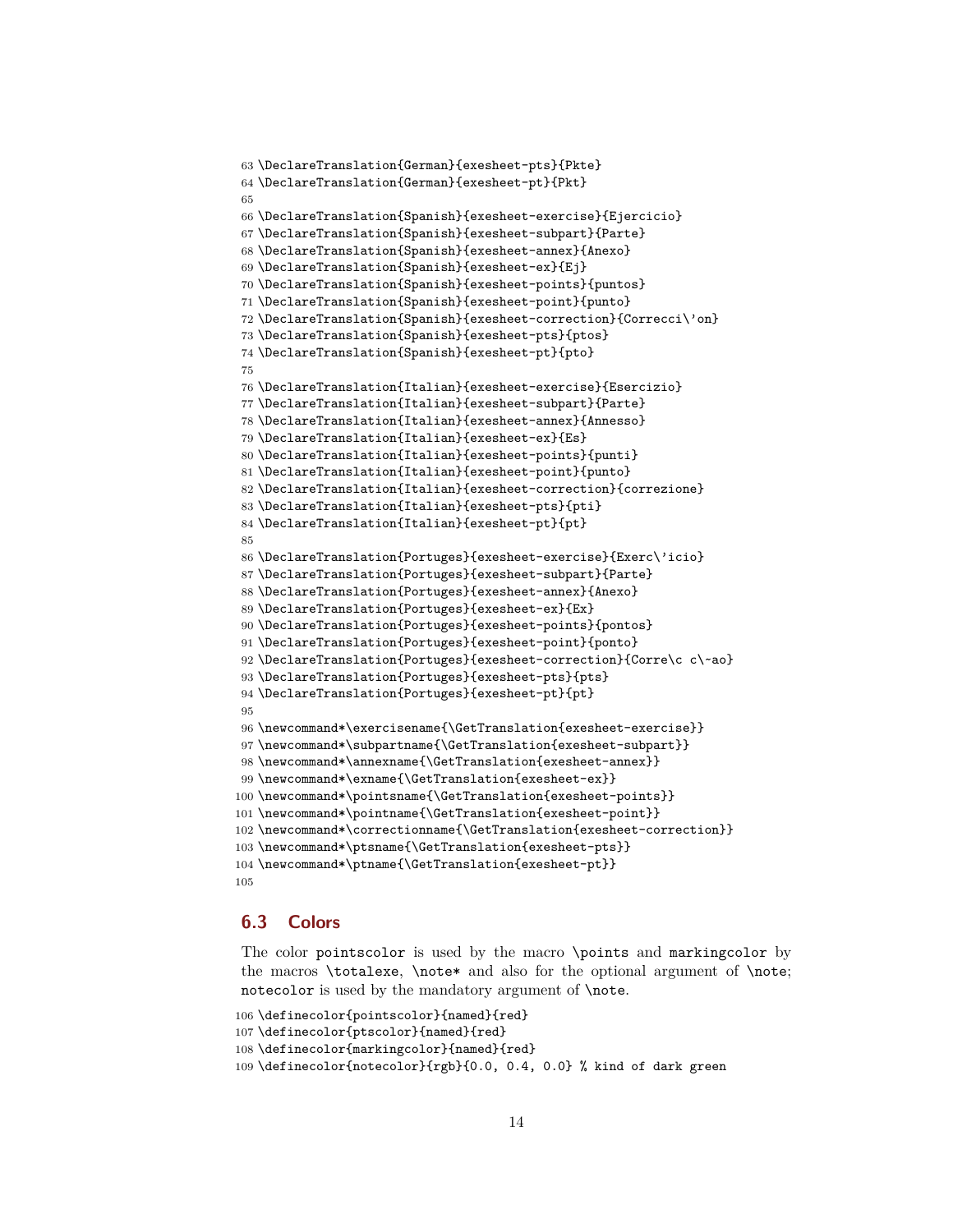110 \definecolor{correctioncolor}{rgb}{0,0.2,0.6} % kind of dark blue 111

# <span id="page-14-0"></span>**6.4 Titles**

The exercise counter numbers exercises for the whole document regardless of any section. To reset the counter at some point, just write \setcounter{exercise}{0} and if we want an automatic reset at each section, add in the preamble \makeatletter \@addtoreset{exercise}{section} \makeatother.

The parts counter depends on exercise and is reset at each new exercise.

The \labelexercisestyle and \labelsubpartstyle commands are empty, but allow to customize the style, for instance:

\renewcommand\labelexercisestyle{\sffamily}.

By default, the table of contents displays the titles of exercises and parts. The notoc boolean is used to modify this behavior. If we want to display only exercise titles but not parts, we can place in the preamble \setcounter{tocdepth}{2}.

#### \exercise

```
112 \newcounter{exercise}
113
114 \newcommand{\labelexercise}{\exercisename~\theexercise}
115 \newcommand{\labelexercisestyle}{}
116 \newcommand*{\@exercise}[1][]{%
117 \refstepcounter{exercise}
118 \subsection*{\labelexercisestyle\labelexercise\ #1}
119 \ifthenelse{\boolean{notoc}}{}{
120 \addcontentsline{toc}{subsection}{\labelexercise}
121 }
122 }
123 \newcommand*{\@@exercise}[2][]{%
124 \subsection*{\labelexercisestyle #2 #1}
125 \setcounter{subpart}{0} % resets the parts counter
126 \ifthenelse{\boolean{notoc}}{}{
127 \addcontentsline{toc}{subsection}{#2}
128 }
129 }
130 \newcommand{\exercise}{\@ifstar{\@@exercise}{\@exercise}}
131
```
#### \subpart

```
132 \newcounter{subpart}[exercise] %
133 \renewcommand{\thesubpart}{\Alph{subpart}}
134
135 \newcommand{\labelsubpart}{\subpartname~\thesubpart}
136 \newcommand{\labelsubpartstyle}{}
137 \newcommand*{\@subpart}[1][]{%
138 \refstepcounter{subpart}%
139 \subsubsection*{\labelsubpartstyle\labelsubpart\ #1}
140 \ifthenelse{\boolean{notoc}}{}{
141 \addcontentsline{toc}{subsubsection}{\labelsubpart}
142 }
143 }
```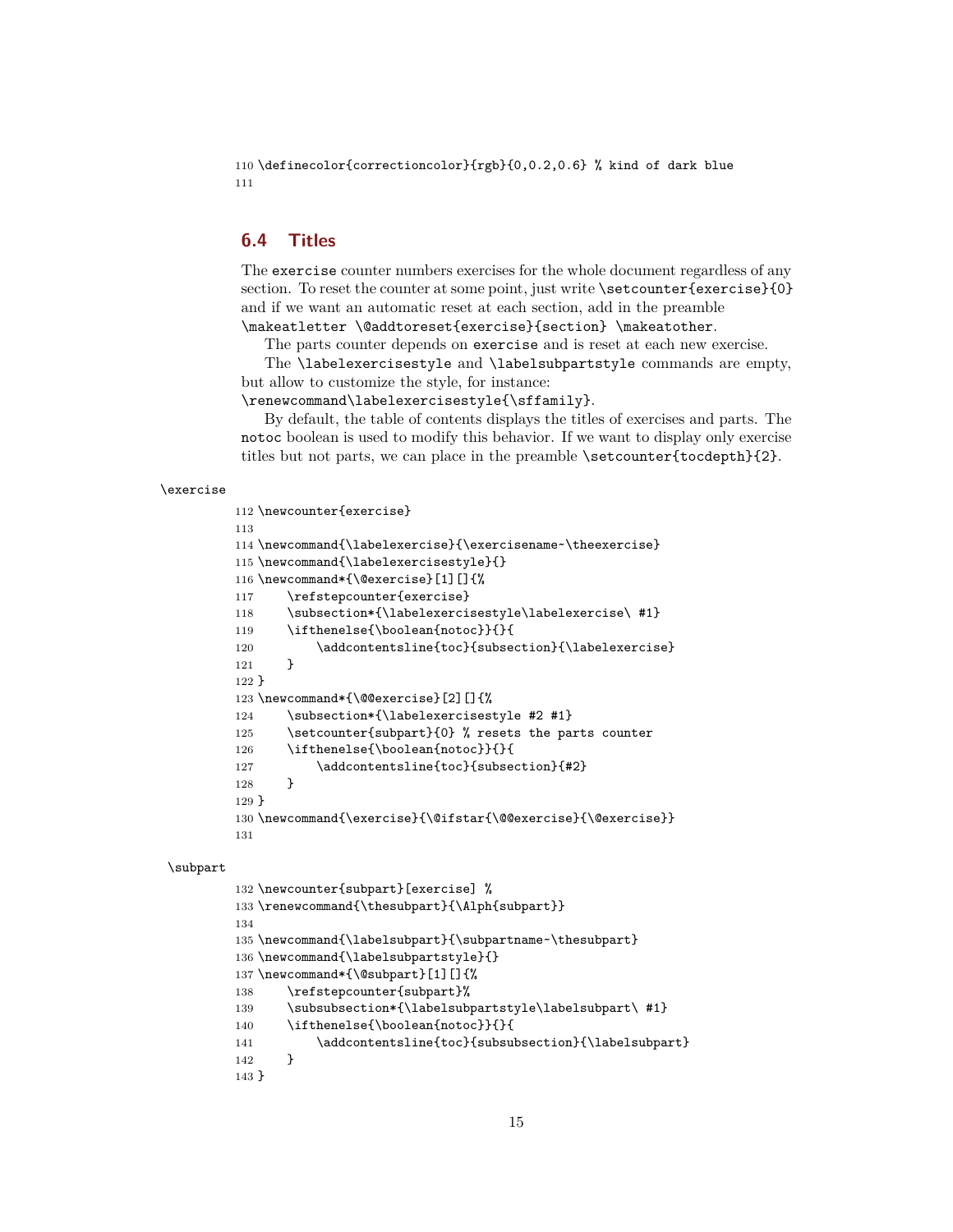```
144 \newcommand*{\@@subpart}[2][]{%
145 \subsubsection*{\labelsubpartstyle #2 #1}
146 \ifthenelse{\boolean{notoc}}{}{
147 \addcontentsline{toc}{subsubsection}{#2}
148 }
149 }
150 \newcommand{\subpart}{\@ifstar{\@@subpart}{\@subpart}}
151
```
#### \annex

```
152 \newcommand{\annexstyle}{\MakeUppercase}
153 \newcommand*{\annex}[1][]{%
154 \subsection*{\mbox{}\hfill\annexstyle{\annexname} #1\hfill\mbox{}}
155 \ifthenelse{\boolean{notoc}}{}{
156 \addcontentsline{toc}{subsection}{\annexname}
157 }
158 }
159
```
#### \exe

```
160 \newcommand{\exlabel}{\exname.~\theexercise}
161 \newcommand{\exsepmark}{---}
162 \newcommand{\@exe}{\bigskip\refstepcounter{exercise}
163 \par\noindent\textbf{\exlabel~\exsepmark}~}
164 \newcommand{\@@exe}{\bigskip\refstepcounter{exercise}
165 \par\noindent\textbf{\exlabel}~}
166 \newcommand{\exe}{\@ifstar{\@@exe}{\@exe}}
167
```
#### \points (ini)

```
168 \newcommand{\pointsstyle}{%
169 \small\mdseries\sffamily\color{pointscolor}\fbox}
170 \newcommand*{\points}[1]{\hfill
171 \pointsstyle{#1~%
172 \ifthenelse{\lengthtest{#1 cm < 2cm}}{\pointname}{\pointsname}%
173 }
174 }
175
```
Percent symbols are necessary to avoid spaces between the \fbox and its inner text. Note that, without \lengthtest, the test #1 < 2 doesn't work with decimal numbers.

# <span id="page-15-0"></span>**6.5 Enumerations and lists**

When using babel with the french  $\mathrm{option^{12}}$  $\mathrm{option^{12}}$  $\mathrm{option^{12}}$ , itemize lists are modified with the same dash label for each list level. These modifications are canceled here to restore default LATEX itemize lists (labels and spaces). As for \exetranslate, we have create the \standardfrenchlists command who must be called into AtBeginDocument or not, depending on whether exesheet is loaded before babel or after.

<span id="page-15-1"></span><sup>&</sup>lt;sup>12</sup>The french option of babel supersedes the frenchb option.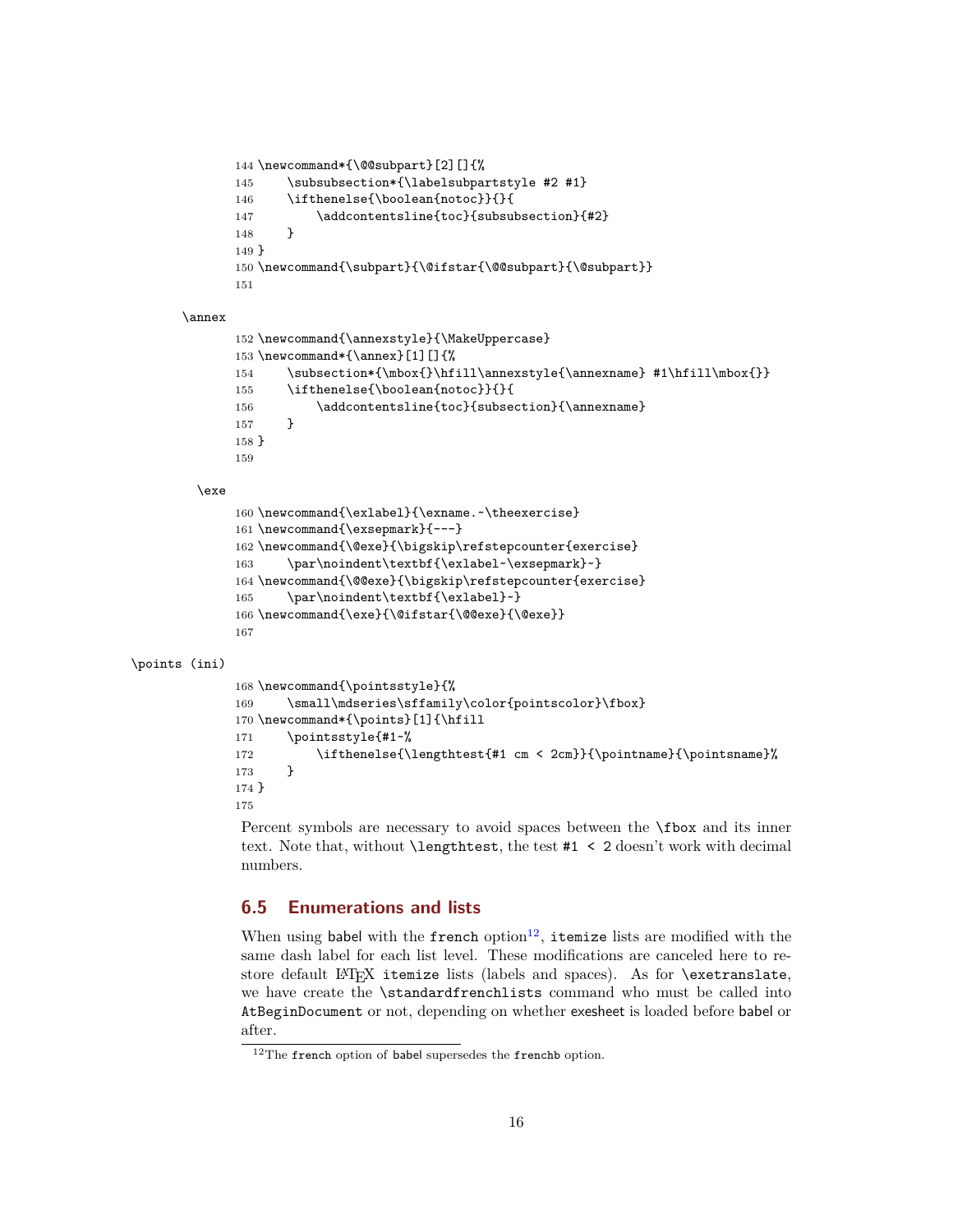The \setlist command comes from the enumitem package (\setenumerate is deprecated). By default itemsep=1ex for lists of first level, and leftmargin=1.5em allows to align labels on the start of lines.

```
176 \newcommand\standardfrenchlists{%
177 \@ifpackagewith{babel}{frenchb}{
178 \frenchbsetup{StandardLists=true}}{}
179 \@ifpackagewith{babel}{french}{
180 \@ifundefined{frenchsetup}{
181 \frenchbsetup{StandardLists=true}}{
182 \frenchsetup{StandardLists=True}}
183 }{}
184 }
185 \ifthenelse{\boolean{nosetlist}}{}{
186 \AtBeginDocument{% if loaded before babel package
187 \standardfrenchlists}
188 \standardfrenchlists % necessary when loaded after babel
189 \setlist[enumerate]{font=\bfseries}
190 \setlist[enumerate,1]{topsep=1.5ex plus 1ex minus 1ex,leftmargin=1.5em}
191 }
192
```
#### \exenumerate

|     | 193 \newenvironment{exenumerate}[1][]{%                        |
|-----|----------------------------------------------------------------|
| 194 | \setlist[enumerate]{font=\bfseries}                            |
| 195 | \setlist[enumerate,1]{leftmargin=1.5em,                        |
| 196 | itemsep=3ex plus 1ex minus 1ex, topsep=3ex plus 1ex minus 1ex} |
| 197 | \setlist[enumerate,3]{noitemsep,nolistsep}                     |
| 198 | \setlist[itemize]{noitemsep,nolistsep}                         |
| 199 | \begin{enumerate}[#1]                                          |
| 200 | }{\end{enumerate}}                                             |
| 201 |                                                                |

tablenum1 The \NewTasks command comes from the tasks package. It allows to define the tablenuma environments tablenum1, tablenuma and tablitem. The horizontal spaces are adjusted to get a good alignment with items of other enumerate (or itemize) environments.

|     | 202 \ifthenelse{\boolean{nosetlist}}{                              |
|-----|--------------------------------------------------------------------|
| 203 | \NewTasksEnvironment[label=\arabic*.,                              |
| 204 | column-sep=1em,                                                    |
| 205 | after-item-skip=0.5ex plus 0.5ex minus 0.5ex]{tablenum1}[\item](2) |
| 206 | \NewTasksEnvironment[label=(\alph*),                               |
| 207 | column-sep=1em, label-align=right,                                 |
| 208 | item-indent=2.15em, label-width=1.6em, label-offset=0.5em,         |
| 209 | after-item-skip=0.5ex plus 0.5ex minus 0.5ex]{tablenuma}[\item](2) |
|     | $210$ }{% by default                                               |
| 211 | \NewTasksEnvironment[label=\arabic*.,label-format=\bfseries,       |
| 212 | column-sep=1em, label-align=right,                                 |
| 213 | item-indent=1.5em, label-width=1em, label-offset=0.5em,            |
| 214 | after-item-skip=0.5ex plus 0.5ex minus 0.5ex]{tablenum1}[\item](2) |
| 215 | \NewTasksEnvironment[label=(\alph*),label-format=\bfseries,        |
| 216 | column-sep=1em, label-align=right,                                 |
| 217 | item-indent=2.15em, label-width=1.6em, label-offset=0.5em,         |
| 218 | after-item-skip=0.5ex plus 0.5ex minus 0.5ex]{tablenuma}[\item](2) |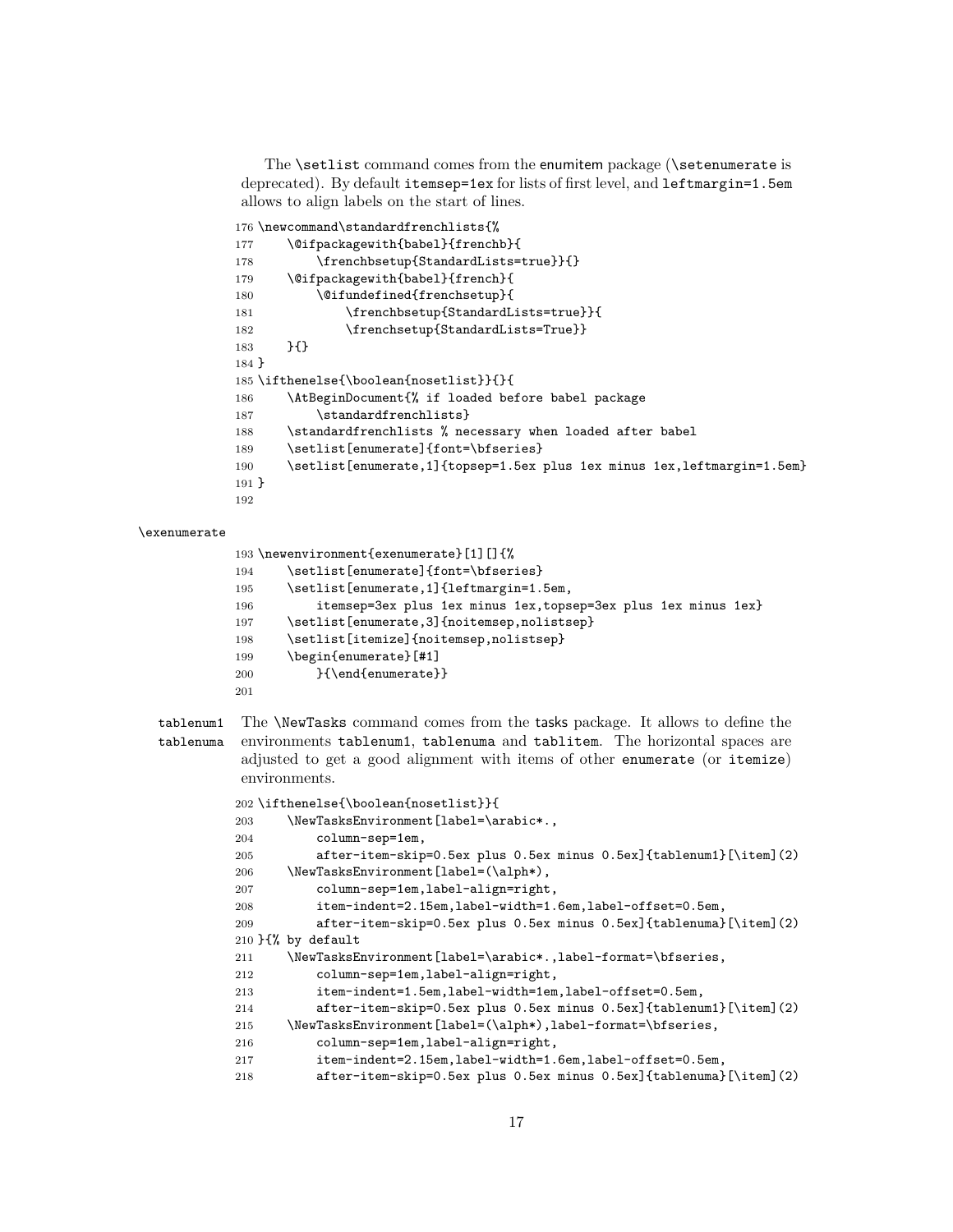```
219 }
```
 \PackageWarning{exesheet}{Environment tablenum is deprecated and replaced by tablenum1} 

#### tablitem

```
222 \NewTasksEnvironment[label=\labelitemi,
         223 label-align=right,
         224 item-indent=2.3333em,label-offset=0.5em,
         225 after-item-skip=0.5ex plus 0.5ex minus 0.5ex]{tablitem}[\item](2)
         226
colsenum
colsenum* 227 \newenvironment{colsenum}[2][]{%
         228 \setlength{\multicolsep}{2ex}
         229 \raggedcolumns % default is \flushcolumns
         230 \begin{multicols}{#2} % #2 = number of columns
         231 \begin{enumerate}[#1] % #1 = options of enumerate
         232 }{
         233 \end{enumerate}
         234 \end{multicols}
         235 }
         236
         237 \newenvironment{colsenum*}[2][]{%
         238 \setlength{\multicolsep}{2ex}
         239 \begin{multicols}{#2} % #2 = number of columns
         240 \begin{enumerate}[#1] % #1 = options of enumerate
         241 } {
         242 \end{enumerate}
         243 \end{multicols}
         244 }
         245
colsitem
colsitem* 246 \newenvironment{colsitem}[2][]{%
         247 \setlength{\multicolsep}{2ex}
         248 \raggedcolumns
         249 \begin{multicols}{#2}
         250 \begin{itemize}[#1]
         251 } {
         252 \end{itemize}
         253 \end{multicols}
         254 }
         255
         256 \newenvironment{colsitem*}[2][]{%
         257 \setlength{\multicolsep}{2ex}
         258 \begin{multicols}{#2}
         259 \begin{itemize}[#1]
         260 }{
         261 \end{itemize}
         262 \end{multicols}
         263 }
         264
```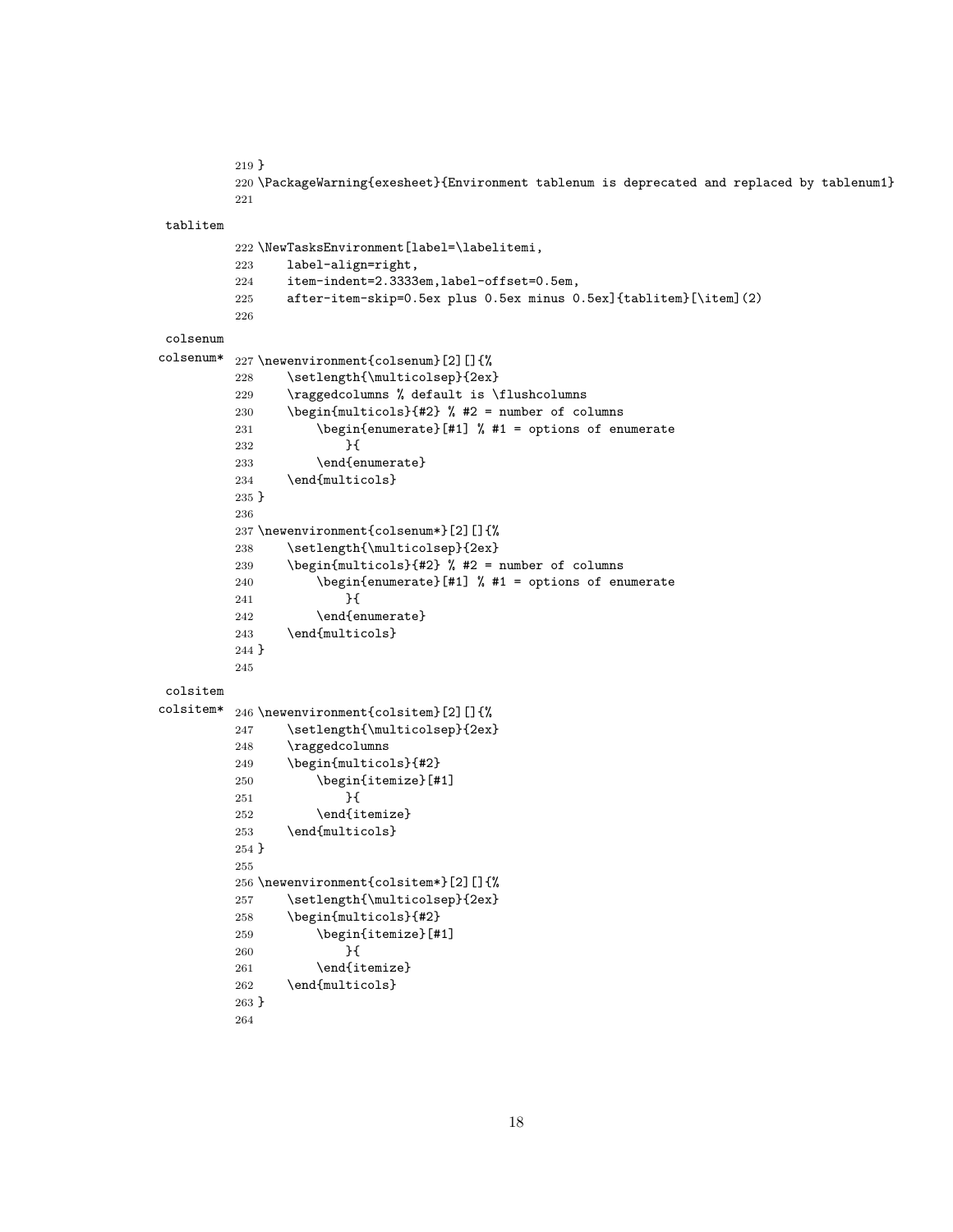#### **6.6 Questions and answers**

```
\questionsonly The questions and answers booleans control the display of corresponding envi-
  \answersonly ronments. When created, a boolean has the false value by default, but we define
                them to true. The \questionsonly and \answersonly macros are used as user
                interface to display only one of the two environments.
               265 \newboolean{questions}
               266 \newboolean{answers}
               267 \setboolean{questions}{true}
               268 \setboolean{answers}{true}
               269 \newcommand{\questionsonly}{
               270 \setboolean{questions}{true}\setboolean{answers}{false}}
               271 \newcommand{\answersonly}{
               272 \setboolean{questions}{false}\setboolean{answers}{true}}
               273
```
questions It is the \comment and \endcomment macros, provided by the versions package, that allow the magic of conditional displays (we can also find them in the verbatim or version packages). The noteworthy codesection package, allows to encapsulate optional code between the macros  $\begin{cases} \text{Stepi}(\text{skip}) \} \text{and} \end{cases}$  $\text{EndCodeSection}$ { $\langle skip \rangle$ }, both in the text body and in the preamble, but these macros cannot be used inside an environment as we did here for \comment and \endcomment.

```
274 \newcounter{exe@ini}
275 \newcounter{subpart@ini}
276
277 \newenvironment{questions}{
278 \ifthenelse{\boolean{questions}}{
279 \setcounter{exe@ini}{\value{exercise}}
280 \setcounter{subpart@ini}{\value{subpart}}
281 }{\comment}}%
282 {\ifthenelse{\boolean{questions}}{}{\endcomment}}
283
```
answers The internal macro \set@toclevel calculates the title level of the word *Correction* to display at the start of an answers environment (when questions and answers are displayed together). The principle is to compare the state of the counters exercise and subpart with those saved at the time of the call of questions. The **\@enumdepth** counter indicates the **enumerate** list level in which we are  $(0 =$ out of lists). The optional parameter of the answers environment allows to force this title level.

```
284 \newcounter{@toclevel}
285\newcommand{\set@toclevel}[1][]{
286 \ifthenelse{\equal{#1}{}}{
287 \ifthenelse{\value{exercise} > \value{exe@ini}}{
288 \setcounter{@toclevel}{1}
289 }{\ifthenelse{\equal{\the\@enumdepth}{0}}{
290 % we're not in an enumerate environment
291 \ifthenelse{\(\value{subpart} > \value{subpart@ini}\)
292 \or \(\{value\{subpart\} = 0)\}293 \setcounter{@toclevel}{2}
294 }{\setcounter{@toclevel}{3}}
295 }{\setcounter{@toclevel}{4}}}
```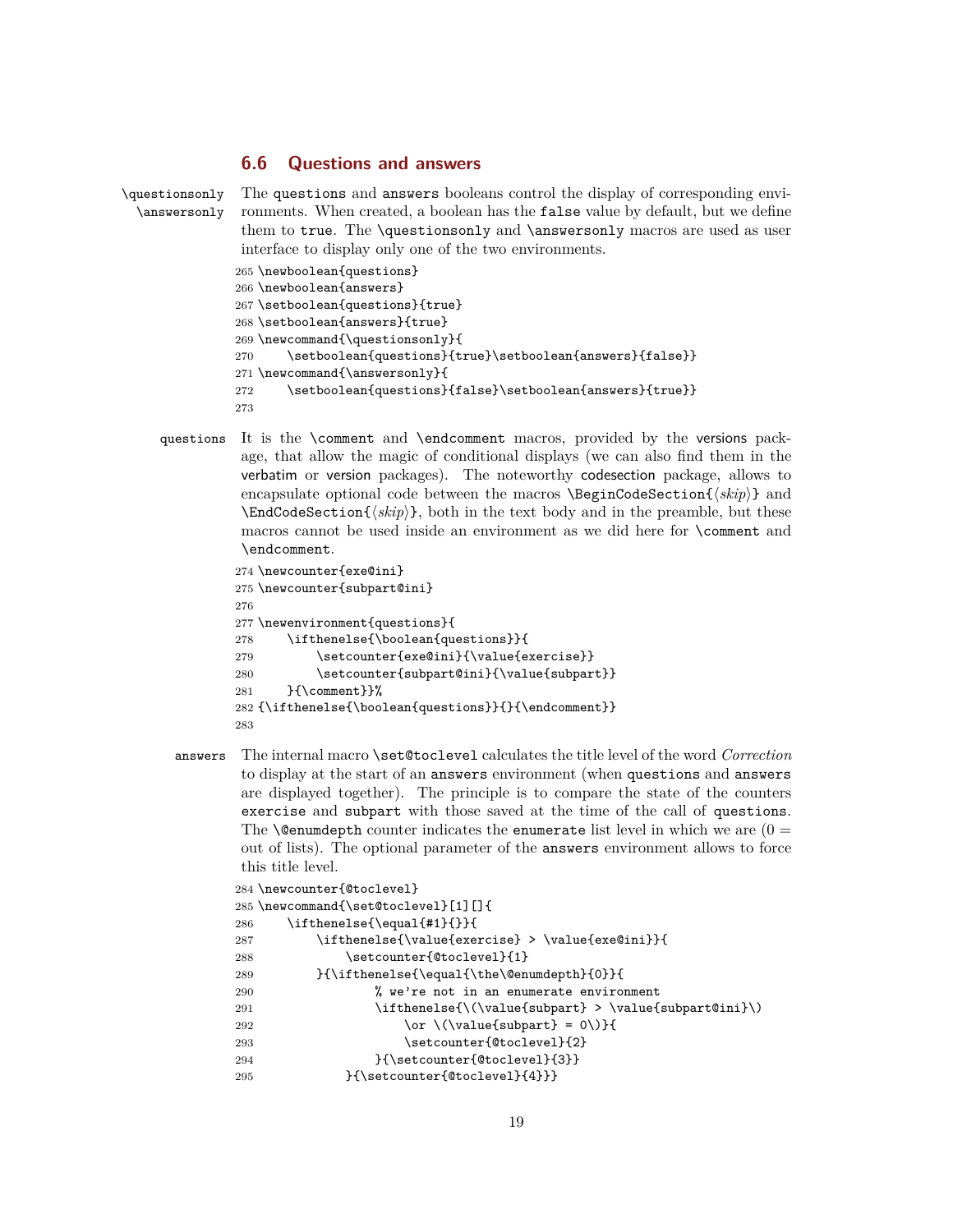```
296 }{\setcounter{@toclevel}{#1}}}
297
298 \newcommand{\correctionstyle}{\color{correctioncolor}}
299
300 \newenvironment{answers}[1][]{% #1 is the optional level
301 \ifthenelse{\boolean{answers}}{%
302 \ifthenelse{\boolean{questions}}{%
303 \set@toclevel[#1]
304 \ifthenelse{\value{@toclevel} = 1}{305 \section*{\correctionstyle\correctionname}
306 \ifthenelse{\boolean{notoc}}{}{
307 \addcontentsline{toc}{section}{\correctionname}}
308 \setcounter{exercise}{0}
309 {}_{\theta\searrow} {}_{\theta\searrow} {}_{\theta\searrow} {}_{\theta\searrow}310 \subsection*{\correctionstyle\correctionname}
311 \ifthenelse{\boolean{notoc}}{}{
312 \addcontentsline{toc}{subsection}{\correctionname}}
313 \setcounter{subpart}{0}
314 }{\ifthenelse{\value{@toclevel} = 3}{%
315 \subsubsection*{\correctionstyle\correctionname}
316 \ifthenelse{\boolean{notoc}}{}{
317 \ddcontentsline{toc}{subsubsection}{
318 \correctionname}}
319 }{\par\textbf{\correctionstyle\correctionname}\par
320 } }321 } }322 }%
323 \correctionstyle%
324 }{}%
325 }{\comment}
326 }{\ifthenelse{\boolean{answers}}{}{\endcomment}}
327
328 \newenvironment{answers*}{\ifthenelse{\boolean{answers}}{}{\comment}}%
329 {\ifthenelse{\boolean{answers}}{}{\endcomment}}
330
```
In the answers environment, if we place \correctionstyle before \subsubsection, the preceding vertical space may be too wide.

#### \question

```
331 \newcommand{\question}[2]{%
332 \ifthenelse{\boolean{questions}}{#1}{}
333 \bgroup
334 \ifthenelse{\boolean{answers}}{
335 \ifthenelse{\boolean{questions}}{
336 \ifx#2\empty\else
337 \par\correctionstyle\textbf{\correctionname}\par
338 \qquad \qquad \text{if}339 }{}
340 #2}{}
341 \egroup
342 }
343
```
\points (patched)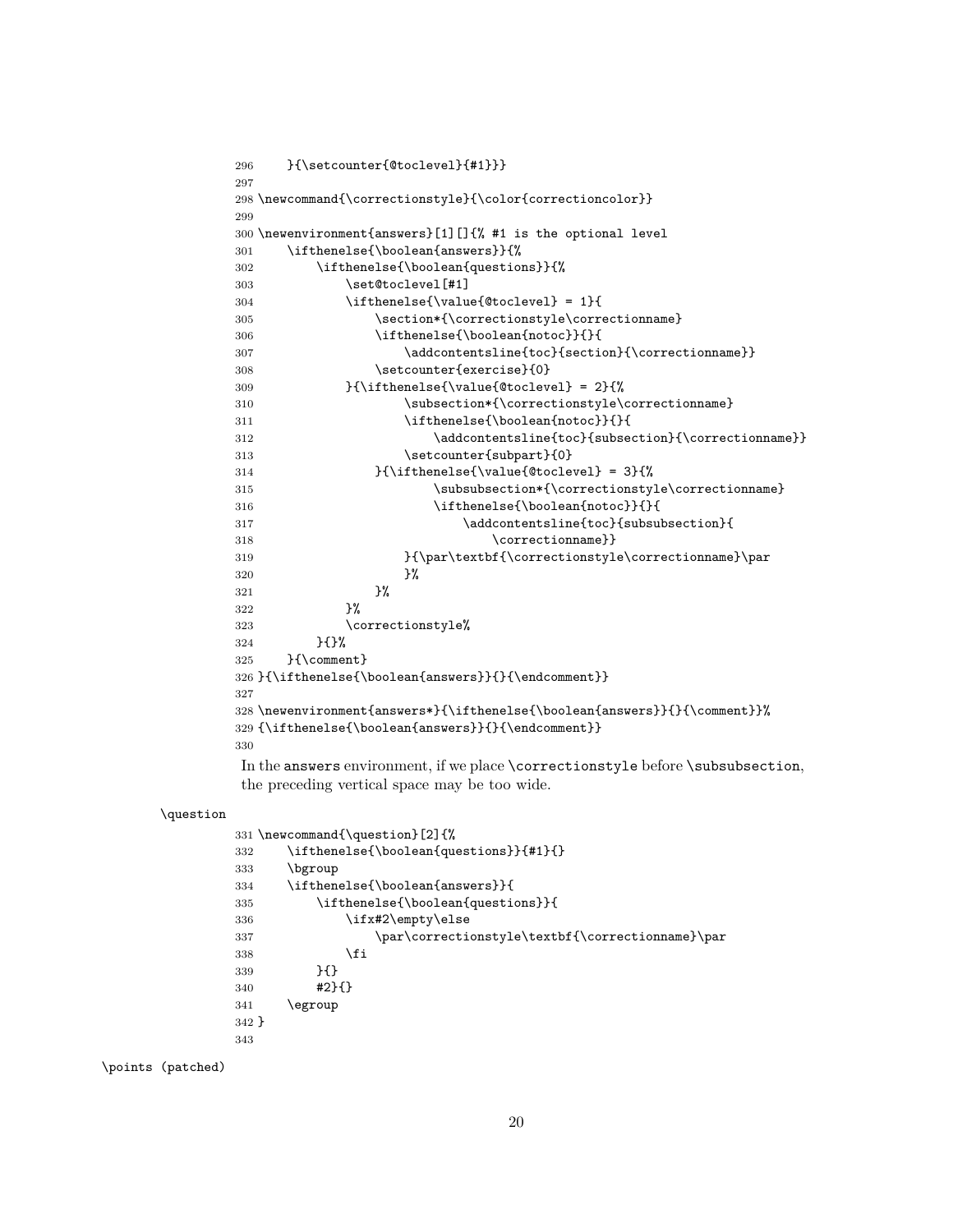```
344 \let\@oldpoints\points
345 \renewcommand*{\points}[1]{%
346 \ifthenelse{\boolean{questions}}{\@oldpoints{#1}}{}}
347
```
# <span id="page-20-0"></span>**6.7 Marginal notes**

The commands \displaypts, \displaypoints and \displaynotes change the ratio between left and right margins<sup>[13](#page-20-1)</sup>.

```
\pts
```

```
\displaypts 348 \newboolean{marginpts}
           349 \newcommand*{\pointmark}[1]{%
           350 \ifthenelse{\lengthtest{#1 cm < 2cm}}{#1 \ptname}{#1 \ptsname}}
           351 \newcommand{\ptsstyle}[1]{%
           352 \footnotesize\centering\sffamily\color{ptscolor} (#1)}
           353 \newcommand*{\pts}[1]{%
           354 \ifthenelse{\boolean{marginpts}}{%
           355 \mbox{}%
           356 \marginpar{\hspace{0pt}%
           357 \ptsstyle{\pointmark{#1}}}%
           358 }{}%
           359 \ignorespaces
           360 }
           361 \newcommand{\displaypts}{%
           362 \reversemarginpar
           363 \geometry{hmarginratio=3:2}
           364 \setboolean{marginpts}{true}
           365 }
           366
```
\totalexe In the following macros using \marginpar, percent symbols and \ignorespaces are necessary to avoid too much space in the text (or the margin) where these macros are inserted.

```
367 \newlength{\ptsboxlength}
368 \setlength{\ptsboxlength}{3.1em}
369 \cornersize{1}
370 \newcommand*{\totalexe}[1]{%
371 \ifthenelse{\boolean{marginpoints}}{%
372 \quad \text{mbox}{}%
373 \marginpar{\markingstyle{\ovalbox{%
374 \makebox[\ptsboxlength]{\pointmark{#1}}}%
375 }}%
376 }{}%
377 \ignorespaces
378 }
379
```
\note The booleans marginpoints and marginfullnotes control the display of marginal notes. If marginpoints is false, marginfullnotes will be ignored. The \noteragged command is initialized outside \displaynotes such that we can use the \note command without \displaynotes (see further).

<span id="page-20-1"></span> $^{13}{\rm So}$  that the effect on the margin ratio is correct, these macros must be called, in the preamble, after other commands that also could alter the page geometry.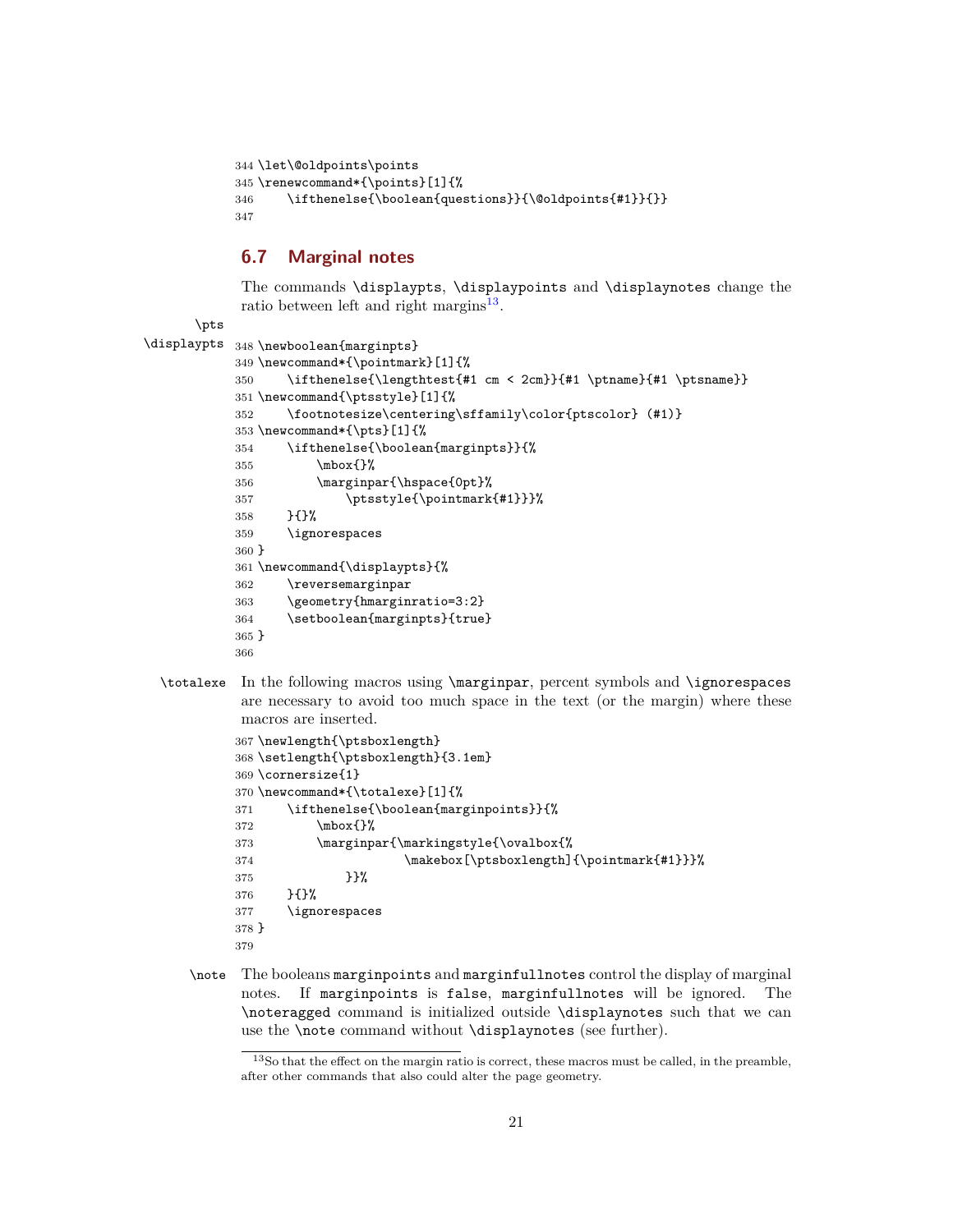```
380 \newboolean{marginpoints}
                  381 \newboolean{marginfullnotes}
                  382
                  383 \newcommand{\markingstyle}[1]{\hspace{0pt}\footnotesize\sffamily%
                  384 \centering\color{markingcolor}\textbf{#1}}
                  385 \newcommand{\noteragged}{\raggedleft}
                  386 \newcommand{\notestyle}[1]{\hspace{0pt}\footnotesize\sffamily%
                  387 \noteragged\noindent\color{notecolor} #1}
                  388 \newcommand{\@note}[2][]{%
                  389 \ifthenelse{\boolean{marginpoints}}{%
                  390 \mbox{}%
                  391 \marginpar{%
                  392 \ifthenelse{\equal{#1}{}}{}{\markingstyle{#1}\\}%
                  393 \ifthenelse{\boolean{marginfullnotes}}{\notestyle #2}{}%
                  394 }%
                  395 }{}%
                  396 \ignorespaces
                  397 }
                  398 \newcommand{\@@note}[1]{%
                  399 \ifthenelse{\boolean{marginpoints}}{%
                  400 \mbox{}%
                  401 \marginpar{\markingstyle{#1}}%
                  402 }{}%
                  403 \ignorespaces
                  404 }
                  405 \newcommand{\note}{\@ifstar{\@@note}{\@note}}
                  406
   \displaypoints In \displaynotes, the additional length 1 in matches the default free space
    \displaynotes
\displaynotesright
                   to the left of \oddsidemargin.
                  407 \newcommand{\displaypoints}{%
                  408 \reversemarginpar
                  409 \geometry{hmarginratio=3:2}
                  410 \setboolean{marginpoints}{true}
                  411 }
                  412
                  413 \newcommand*{\displaynotes}[1][\raggedleft]{%
                  414 \reversemarginpar
                  415 \renewcommand{\noteragged}{#1}
                  416 \geometry{hmarginratio=5:1}
                  417 \setlength{\marginparwidth}{\oddsidemargin}
                  418 \addtolength{\marginparwidth}{1in}
                  419 \addtolength{\marginparwidth}{-\marginparsep}
                  420 \setlength{\marginparwidth}{0.8\marginparwidth}
                  421 \setboolean{marginpoints}{true}
                  422 \setboolean{marginfullnotes}{true}
                  423 }
                  424
                  425 \newcommand*{\displaynotesright}[1][\raggedright]{%
                  426 \normalmarginpar
                  427 \renewcommand{\noteragged}{#1}
                  428 \geometry{hmarginratio=1:5}
                  429 \setlength{\marginparwidth}{\paperwidth}
                  430 \addtolength{\marginparwidth}{-\textwidth}
```